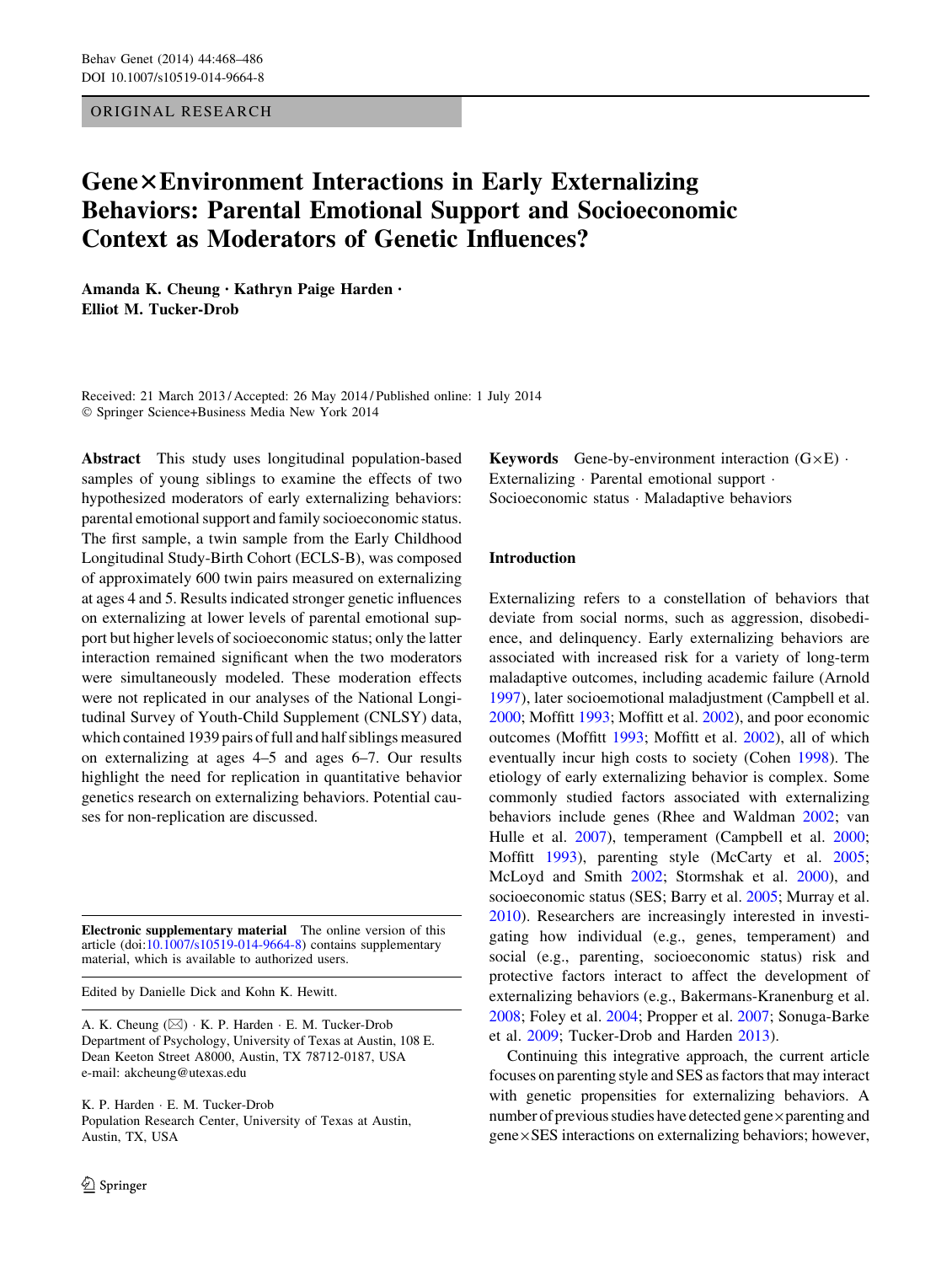the direction of these detected interactions have been inconsistent, with some studies reporting that genes play a less important role at higher levels of positive parenting (e.g., DiLalla et al. [2009](#page-17-0); Feinberg et al. [2007\)](#page-17-0) or higher SES (e.g., Nobile et al. [2007](#page-18-0)), while others reported the opposite pattern (e.g., Brody et al. [2009;](#page-17-0) Leve et al. [2009;](#page-18-0) Tuvblad et al. [2006](#page-18-0)). In the following sections, we first review the extant genetic and socialization literatures on externalizing behaviors, and then describe the utility of a gene $\times$ environment interaction approach.

## Genetic and Environmental Contributions

Numerous studies have indicated that externalizing behaviors in childhood are substantially, although not entirely, heritable. For instance, Rhee and Waldman ([2002\)](#page-18-0) meta-analyzed 51 twin and adoption studies and found that genes explained an average of 32 % of the variance in externalizing behaviors, with environmental factors accounting for the remaining 68 %. Environmental influences on externalizing can be conceptualized along a continuum ranging from proximal to distal. On the proximal end of the continuum are parents, who act directly upon their children. On the distal end of the continuum is the larger social context. Larger social contexts do not act directly on children, but instead encompass collections of proximal environments (e.g., availability of nurturing resources, parenting style of their caregivers, and type of peers they are likely to associate with or be exposed to). In this way, proximal social factors, such as parenting, can be thought of as mediators of more generalized distal social factors, such as SES. However, because proximal factors encompass collections of very many different proximal factors, it is possible for distal factors to have aggregate effects that differ in direction or magnitude from the specific effect of an individual proximal factor.

## Parental Socialization as a Protective Factor

Emotionally supportive parents can be defined as those who are sensitive to their children's needs, reason with their children, and show their children affection. Through constructive parent–child interactions, parental emotional support is thought to facilitate children's internalization of social values and norms (Patterson et al. [1990\)](#page-18-0) and development of behavioral, cognitive, and emotional selfcontrol (Belsky and Beaver [2011](#page-17-0); Bradley and Corwyn [2008;](#page-17-0) Eisenberg et al. [2005](#page-17-0); Patterson et al. [1990\)](#page-18-0). For example, children of parents who show high emotional support may learn to be more sensitive to social cues before acting, whereas children of parents who show low emotional support may act impulsively without regards to social cues. Socially accepted values and skills play an important role in children's psychosocial adjustment (Eisenberg et al. [2001](#page-17-0), [2005;](#page-17-0) Garside and Klimes-Dougan [2002](#page-17-0)), and children who are deprived of such socialization have been shown to be at risk for externalizing behaviors (Stormshak et al. [2000](#page-18-0); Zimmerman et al. [2005\)](#page-18-0). For example, McLoyd and Smith ([2002\)](#page-18-0) followed a group of 4 and 5-year-old children for 6 years and found that higher levels of parental emotional support were associated not only with lower levels of externalizing behaviors at any given time, but also with a slower rate of increase in externalizing behaviors. This protective effect of supportive parents on externalizing development is evident even after controlling for the initial rate of behavioral problems (Denham et al. [2000](#page-17-0)) and other biological and contextual variables (McCarty et al. [2005](#page-18-0)).

#### Socioeconomic Advantage as a Protective Factor

SES is a widely studied index of the quality of larger social contexts. Higher SES is consistently associated with lower levels of externalizing behaviors (Barry et al. [2005;](#page-17-0) Dodge et al. [1994](#page-17-0); Keiley et al. [2000;](#page-18-0) Murray et al. [2010\)](#page-18-0), and this relation is likely to be mediated by more proximal mechanisms. Socioeconomic advantage is not only associated with higher resources, but also with higher quality care provided by individuals in children's immediate environment (Conger et al. [1992](#page-17-0); Dodge et al. [1994\)](#page-17-0). Moreover, higher SES parents allocate more time and effort in providing their children a nurturing environment (Kalil et al. [2012](#page-18-0)). Thus, the effects of SES on externalizing may be partially accounted for by differences in parenting.

#### Genetic Vulnerability and Resilience

One mechanism through which early social contexts may influence the development of externalizing behaviors is by modulating the effects of genes on early externalizing behaviors. In other words, one may expect gene $\times$  parenting and gene $\times$ SES interactions on early externalizing behaviors. However, different theoretical perspectives predict different directions of such interactions. Here, we review three such perspectives.

#### Diathesis-Stress Hypothesis

The diathesis-stress hypothesis holds that environmental stressors provide the opportunity for vulnerability genes to be activated (Monroe and Simons [1991\)](#page-18-0). For example, in a twin study, Feinberg et al. ([2007\)](#page-17-0) found that genes explained a greater portion of the variance in externalizing behaviors among early adolescents who received less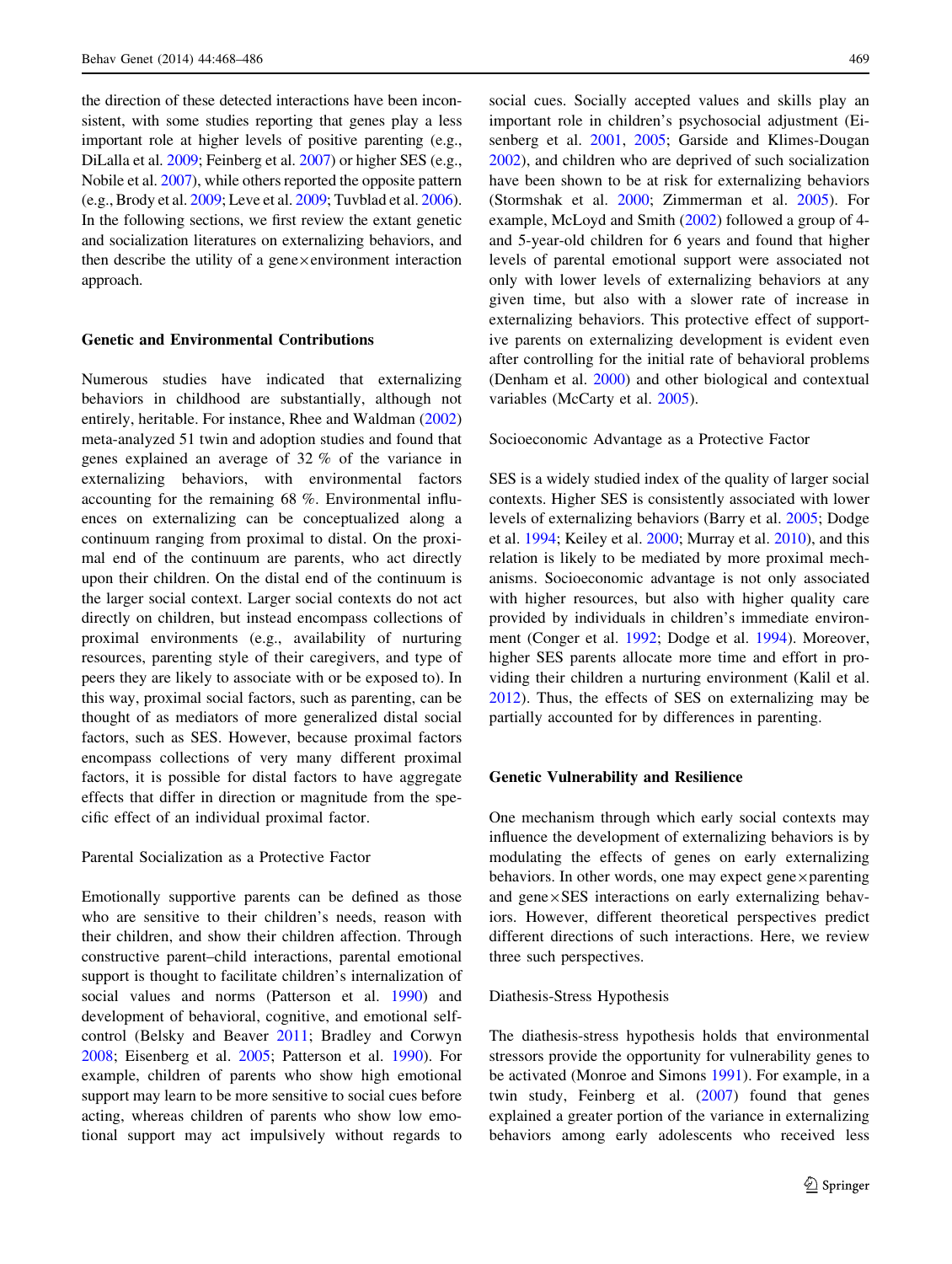parental warmth. Edwards et al. [\(2010](#page-17-0)) found that at higher levels of physically harsh parenting, early adolescents with low MAO-A activity displayed higher levels of externalizing behaviors than those with high MAO-A activity; at lower levels of physically harsh parenting, all adolescents showed similar levels of externalizing behaviors. Foley et al. [\(2004](#page-17-0)) found similar results when they examined the interaction between MAO-A activity and negative parenting, which was defined by parental neglect, exposure to interparental violence, and inconsistent parental discipline. Some studies on  $G \times SES$  interaction in externalizing behaviors have also provided support for the diathesis-stress hypothesis. For example, Nobile et al. ([2007\)](#page-18-0) observed a higher level of externalizing behaviors only among preadolescents with risk alleles of DRD4 and 5-HTTLPR who were also raised in low SES homes; these alleles were not associated with externalizing behaviors among children raised in higher SES homes.

#### Social Push Hypothesis

Raine [\(2002](#page-18-0))'s social push hypothesis predicts a  $G \times E$ interaction in precisely the opposite direction to that predicted by diathesis-stress hypothesis. This hypothesis holds that genetic influences on behavioral problems should be most active among individuals situated in minimal risk environments, whereas high-risk environments are thought to overwhelm genetic predispositions. In support of this hypothesis, Lahey et al. [\(2008](#page-18-0)) found that infant temperament, conceptualized as a surrogate for genetic risk, was associated with early conduct problems only for children whose parents showed a higher degree of responsiveness to their needs. Similarly, in a twin study, Button et al. ([2008\)](#page-17-0) found that genes explained a greater portion of variations in externalizing behaviors among adolescents who received less maternal punitive discipline. Finally, also in a twin study, Tuvblad et al. [\(2006](#page-18-0)) found a greater genetic contribution to externalizing behaviors among adolescents who were raised in higher SES homes than those who were raised in lower SES ones.

#### Differential Susceptibility Hypothesis

Instead of conceptualizing genes as conferring risk or vulnerability, the differential susceptibility hypothesis focuses on individual differences in susceptibility to environmental influences (Belsky [2009;](#page-17-0) Pluess and Belsky [2010\)](#page-18-0). Accordingly, individuals with ''susceptibility genes'' are predicted to be more likely to engage in externalizing behaviors when exposed to contextual adversity but less likely to engage in such behaviors when raised in a nurturing environment. Therefore, this hypothesis predicts that genes have a greater contribution to externalizing behaviors among both individuals exposed to contextual adversities and those exposed to more favorable environments, with the smallest genetic effects in ''average'' environments. Consistent with the differential susceptibility hypothesis, Bakermans-Kranenburg and van IJzendoorn [\(2006\)](#page-17-0) found that preschoolers with DRD4-L displayed more externalizing behaviors when raised by mothers who were insensitive to their needs but fewer externalizing behaviors when raised by mothers who were sensitive to their needs; such association between maternal sensitivity and externalizing behaviors was not observed among preschoolers with DRD4-S. Van Aken et al. ([2007\)](#page-18-0) observed similar results when they used temperament (i.e., inhibitory control, frustration, activity level, and soothability) as surrogates for genetic risk in a toddler sample.

# Current Status of G×E Research on the Development of Early Externalizing Behaviors

Despite the fast accumulating evidence for  $G \times E$  interactions in externalizing behaviors, the actual patterns of interactions obtained have been inconsistent across studies. Given the lack of focus on close replication studies, it is currently unclear whether these differences result from substantively meaningful differences in the genes, environments, and/or outcomes measured in the different studies. For example, genetic propensities have been indexed by candidate genes, the amount of variance explained by a latent genetic factor, matching characteristics in biological parent(s), or infant temperament. Similarly, the operationalization of parenting has included diverse constructs such as sensitivity and physical discipline, and various studies have focused on externalizing behaviors at developmental stages ranging from infancy through early adulthood. It is currently unclear whether  $G \times E$  interaction effects are robust across changes in measurement and sampling. Moreover, given social contexts are hardly independent of each other, as in the case of parenting and SES, studying an individual social moderator without accounting for covarying ones might have conflated potentially distinct effects and contributed to the inconsistency across studies. Examining moderation effects of parenting and SES simultaneously and replicating analyses with an independent but comparable sample, as we do in the current study, is therefore one promising attempt to understand the inconsistency in the current  $G \times E$  literature on externalizing behaviors.

## Current Study

To address the inconsistency in the current  $G \times E$  literature on externalizing behaviors, we conducted similar analyses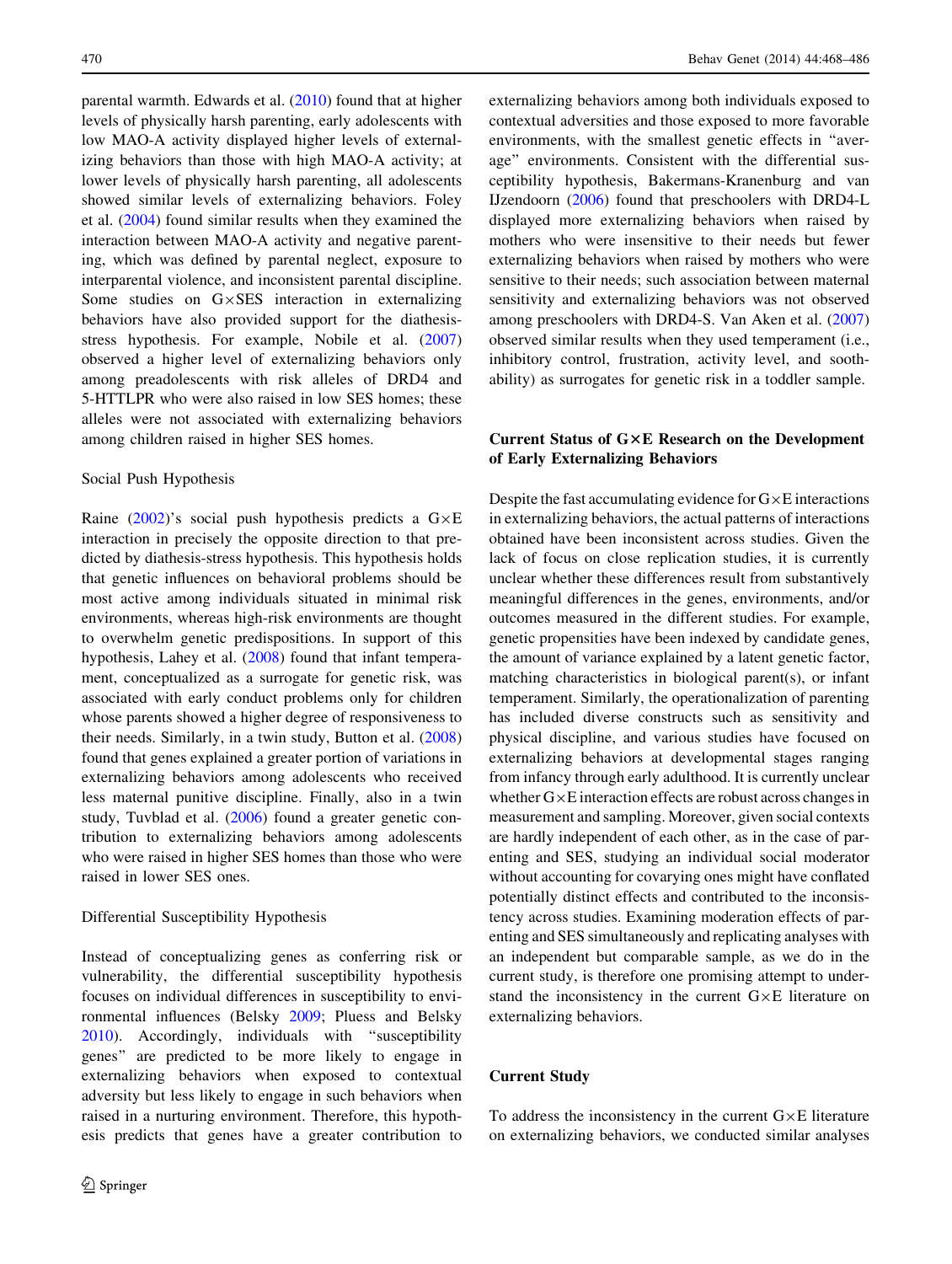#### Table 1 Sample statistics

|                                                                                                                                       | <b>ECLS-B</b> |          |          | <b>CNLSY</b>             |                    |                    |  |
|---------------------------------------------------------------------------------------------------------------------------------------|---------------|----------|----------|--------------------------|--------------------|--------------------|--|
|                                                                                                                                       | Full sample   | МZ       | DZ       | Full sample              | FS                 | <b>HS</b>          |  |
| Age at time $1 \ (M/SD)$                                                                                                              | 4.41/.34      | 4.40/.34 | 4.41/.34 | 5.03/.57; 4.99/.56       | 5.03/.57; 4.99/.56 | 5.04/.56; 4.99/.55 |  |
| Race/ethnicity $(\%)$                                                                                                                 |               |          |          |                          |                    |                    |  |
| Caucasian                                                                                                                             | 62.26         | 56.99    | 64.48    | 59.26; 59.26             | 64.92; 64.92       | 34.17; 34.27       |  |
| Latino/Hispanic                                                                                                                       | 15.61         | 19.35    | 14.03    | 19.39; 19.34             | 19.22; 19.22       | 20.17; 19.94       |  |
| African American                                                                                                                      | 15.76         | 12.37    | 17.19    | 21.35; 21.35             | 15.87; 15.87       | 45.66; 45.79       |  |
| Asian                                                                                                                                 | 1.75          | 3.23     | 1.13     | $\overline{\phantom{0}}$ |                    |                    |  |
| Others                                                                                                                                | 4.62          | 8.06     | 3.17     |                          |                    |                    |  |
| Parental education level (%)                                                                                                          |               |          |          |                          |                    |                    |  |
| <high school<="" td=""><td>9.55</td><td>12.90</td><td>8.14</td><td>15.88; 14.18</td><td>13.78; 12.14</td><td>25.21; 23.25</td></high> | 9.55          | 12.90    | 8.14     | 15.88; 14.18             | 13.78; 12.14       | 25.21; 23.25       |  |
| High School                                                                                                                           | 18.79         | 19.35    | 18.55    | 39.30; 36.62             | 38.37; 35.90       | 43.42; 39.78       |  |
| Some College                                                                                                                          | 28.50         | 31.18    | 27.38    | 21.92; 22.90             | 22.31; 22.95       | 20.17; 22.69       |  |
| College or Beyond                                                                                                                     | 43.15         | 36.56    | 45.93    | 20.42; 20.42             | 23.45; 14.60       | 7.00; 8.40         |  |

For the CNLSY sibling sample, statistics for sibling 1 are followed by those for sibling 2, separated by a semi-colon

on two independent, genetically informative, longitudinal, population-based datasets. In a first series of models, we individually estimated the moderation effects of parental emotional support and SES on genetic contributions to externalizing development. We then simultaneously examined parental emotional support and SES to investigate their potentially distinct moderation effects.

## Methods

## Participants

The first sample was drawn from the Early Child Longitudinal Study-Birth Cohort (ECLS-B), a nationally representative study of the children born in the U.S. in 2001. We used a sample of approximately<sup>1</sup> 600 twin pairs and their primary caregivers. Data collected when the twins were 4 years old were treated as our time 1 data and those collected when they were 5 years old were treated as our time 2 data. Table 1 lists the descriptive statistics of this first sample.

The second sample was drawn from the National Longitudinal Study of Youth 1979-Children and Young Adults (CNLSY). We used a sample of 1939 sibling pairs and their biological mothers. The CNLSY sample consists of children of a nationally representative group of 14- to 22-yearold women who were first surveyed in 1979. Data were collected biennially since 1986 and we used data collected until 2010. Data collected when the children were 4 or 5 years old were treated as our time 1 data and those

collected when they were 6 or 7 years old were treated as our time 2 data. Table 1 lists the descriptive statistics of this second sample.

# ECLS-B: Zygosity

Trained observers rated the physical similarity between the twins in each pair on 6 items with a 3-point Likert scale ranging from No difference to Clear difference. Following the procedures described by Tucker-Drob et al. [\(2011](#page-18-0)), all items were summed up for each twin pair and this resulted in a bimodal distribution with a range of 6–18. Pairs with a sum score of 6–8 were classified as monozygotic (MZ) twins and the rest were classified as dizygotic (DZ) twins. We excluded same-sex DZ twin pairs who had medical reason(s) for their physical dissimilarity. The final ECLS-B twin sample consisted of approximately 200 pairs of MZ twins, 200 pairs of same-sex DZ twins, and 250 pairs of opposite-sex DZ twins.

## CNLSY: Sibling Pairs

For families with more than two children, only the first two were included in our analyses. Following the procedures described by Rodgers et al. ([1994\)](#page-18-0), each child's household roster provided information for sibling pair assignment. For example, siblings who both lived with their biological father were classified as full-sibling (FS) pairs and pairs in which one lived with biological father while one did not were classified as half-sibling (HS) pairs. Pairs without clear indications were classified as unidentified-sibling (US) pairs. However, to avoid biasing our estimates for genetic influences, we did not include US pairs in our current study. Using the kinship link published in 2013

Sample size of the ECLS-B twin sample is rounded up to the nearest multiple of 50 due to ECLS-B requirements.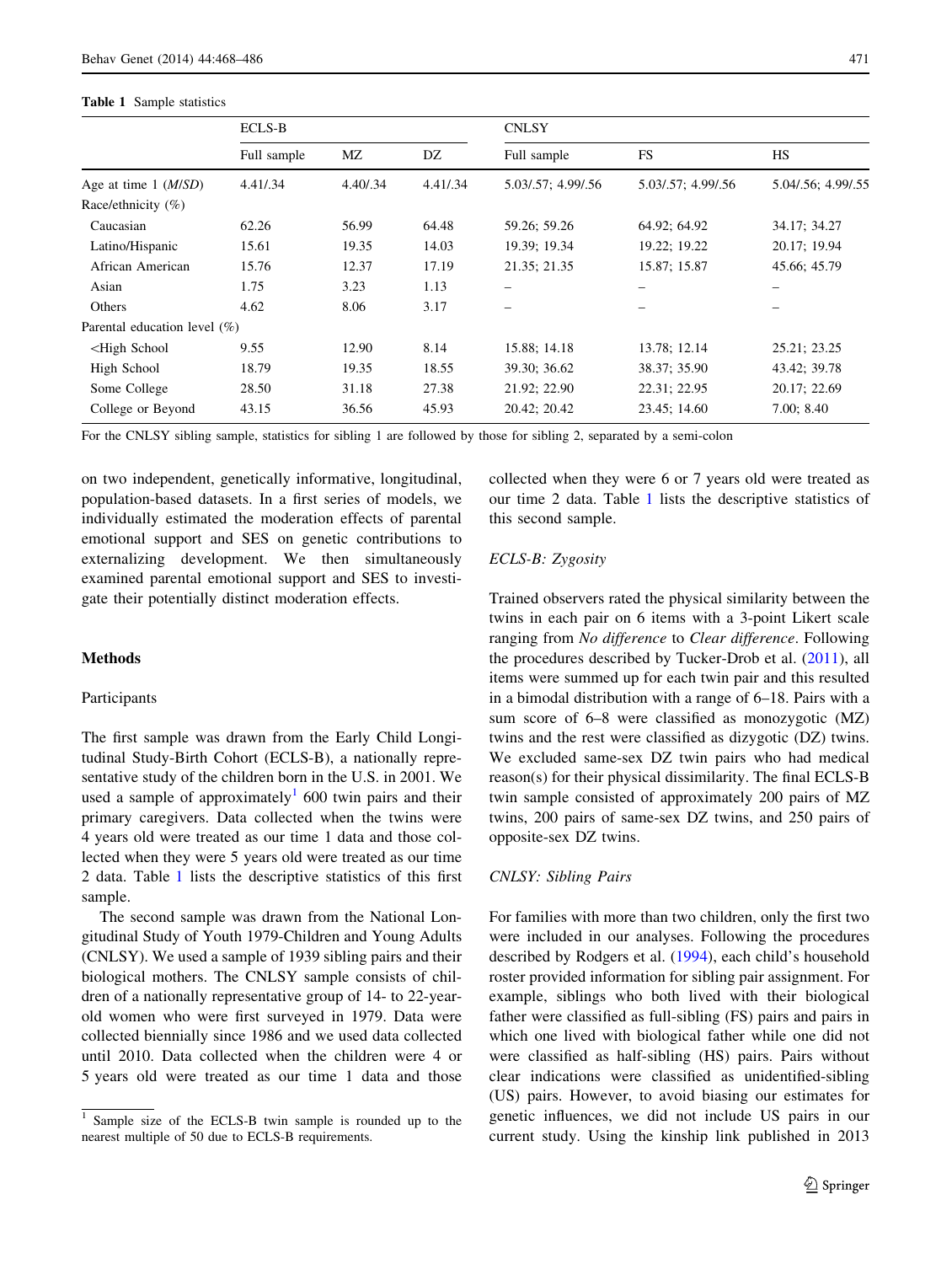(Beasley et al. [2013\)](#page-17-0), the CNLSY sibling sample consists of 760 pairs of same-sex FS, 822 pairs of opposite-sex FS, 164 pairs of same-sex HS, 192 pairs of opposite-sex HS, and 1 HS pair without complete gender information.

# Measures

#### ECLS-B: Parental Emotional Support

Trained coders rated on the degree of each primary caregiver's ''emotional availability and physical and affective presence'' (Najarian et al. [2010,](#page-18-0) p. 120) to the child during a 10-min semi-structured task called the Two Bags Task. According to the ECLS-B Psychometric Report (Najarian et al.  $2010$ ), parental emotional support is defined as " $(1)$ " providing a secure base from which the child can explore, and (2) displaying emotional support and enthusiasm for the child and his or her autonomous work'' (p. 120). The Two Bags Task was adapted from the Three Bags Task used in the National Institute of Child Health and Human Development Study of Early Child Care and Youth Development. Parents were asked to read a storybook to and use Play-Doh with each of their children. The administration order of these two tasks was counterbalanced and the entire interaction for each dyad was recorded. Using these video-recordings, trained coders rated each parent's emotional supportiveness on a 7-point Likert scale ranging from *very low* to *very high*. Inter-rater reliability among the 13 trained coders was 90.8 % (Najarian et al. [2010\)](#page-18-0).

## CNLSY: Parental Emotional Support

Using the Home Observation Measurement of Environment-Short Form (HOME-SF), parents and trained interviewers rated different parenting items that were then grouped to create the emotional support subscale. The HOME-SF (see Menaghan and Parcel [1991;](#page-18-0) Mott [2004](#page-18-0) for reliability and utility information) was adapted from the HOME Inventory (Bradley et al. [1994](#page-17-0), [1996](#page-17-0)). Questions for parents included ''how often do you talk to child while you are working?'' and those for trained interviewers included ''mother caressed, kissed, or hugged child at least once?'' Each item was recoded using a dichotomous scale with higher score indicating higher level of parental emotional support. Composite scores were then standardized with respect to the full CNLSY sample to have a mean of 100 and a standard deviation of 15.

# ECLS-B: Socioeconomic Status

A composite score on SES was calculated using household income and three other pieces of information on both male

and female primary caregivers of each child: highest completed level of education, labor force status (i.e., working or not), and occupational prestige. Composite scores were standardized with respect to the full ECLS-B sample to have a mean of 0 and a standard deviation of 1.

# CNLSY: Socioeconomic Status

Total family income was used as a proxy of SES. It included government support and food stamps but excluded income of cohabitating partner who was not married to the child's biological mother. Because data were collected over the course of 24 years, total family income of each child was adjusted to 2008 dollars using the consumer price index listed on the website of Integrated Public Use Microdata Series—Current Population Survey (University of Minnesota, Minnesota Population Center, n.d.).

#### ECLS-B: Externalizing Behaviors

Primary caregivers rated each twin's behaviors on a number of psychosocial/behavioral items using a 5-point Likert scale ranging from  $1 = Never$  to  $5 = Very$  Often. Instead of providing some scoring criteria for these items, the ECLS-B user's manual (Snow et al. [2009](#page-18-0)) recommends that researchers conduct their own item-level analyses in order to arrive at some meaningful composite scores for the dimensions of interests. Following Tucker-Drob and Harden [\(2013](#page-18-0)), we summed 5 items to create an externalizing behavior composite score. Four items of these five items came from the Preschool and Kindergarten Behavioral Scale—2nd Edition (see Edwards [2009;](#page-17-0) Riccio [1995](#page-18-0) for reliability and validity information) and one item came from the Social Skills Rating System (see Van Horn et al. [2007](#page-18-0) for reliability and validity information). Sample items include ''child is physically aggressive'' and ''child has temper tantrums.'' For the ECLS-B twin sample in our study, Cronbach's alpha of these 5 items is .73 for twin 1 at time 1, .79 for twin 2 at time 1, .81 for twin 1 at time 2, and .80 for twin 2 at time 2.

#### CNLSY: Externalizing Behaviors

Behavioral Problem Index (BPI; see Peterson and Zill [1986](#page-18-0) for more information on the creation of this index) was used to measure the level of externalizing behaviors each child displayed. Many of the BPI items were adapted from the widely used Child Behavior Checklist (CBCL; Achenbach [2012\)](#page-17-0). Mothers rated on each child's behaviors on a 3-point Likert Scale ranging from  $0 =$  *Often True* to  $2 = Not$  True. Excluding the one item on remorse, the average score across items for the Antisocial Behavior and Headstrong subscales of BPI (see Center for Human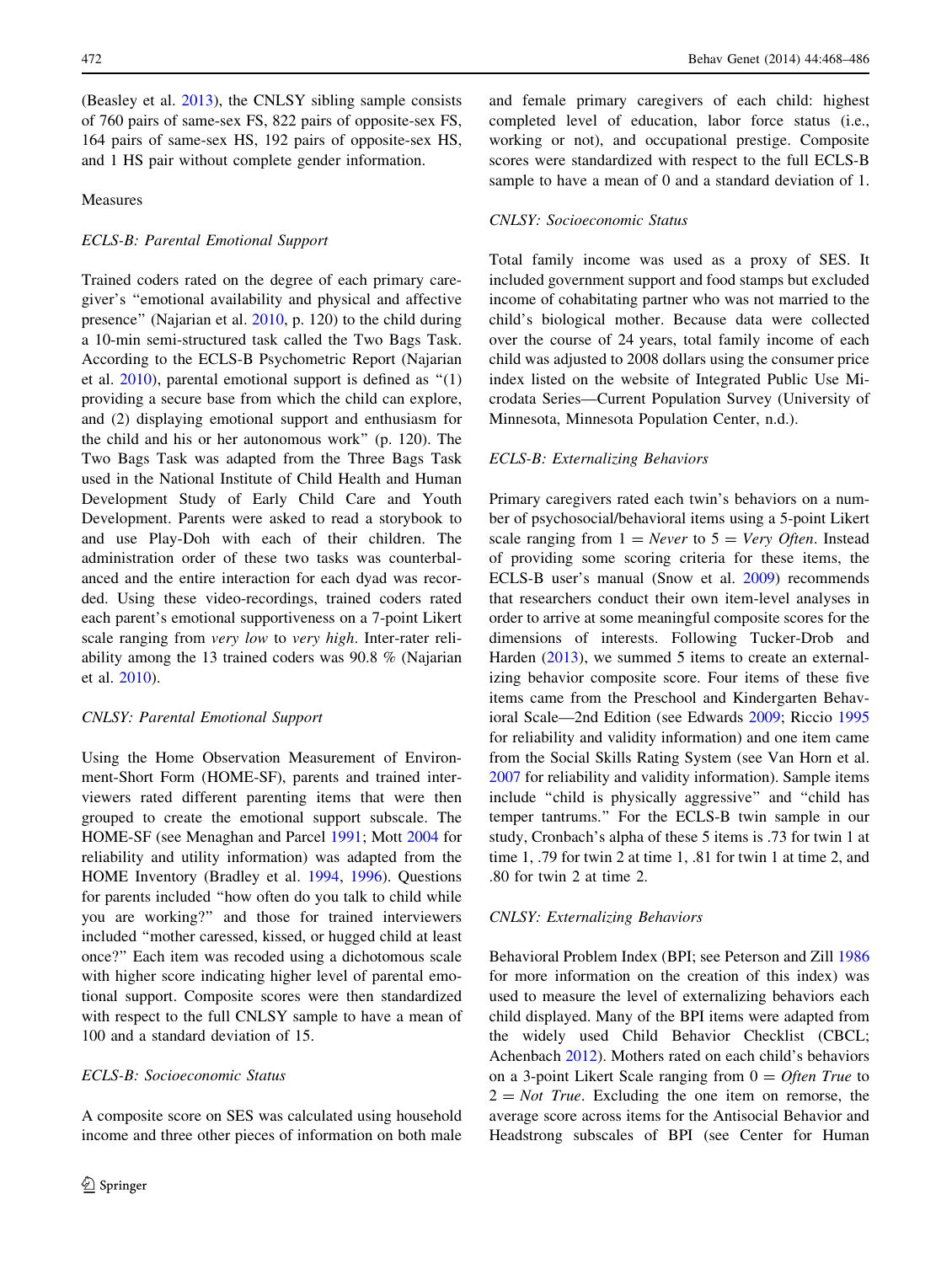ECLS-B CNLSY Cheats or tells lies Argues too much Child is physically aggressive Bullies or is cruel/mean to others Is disobedient at home Is stubborn, sullen, or irritable Child has temper tantrums Has strong temper and loses it easily Child destroys others' things Breaks things deliberately Is disobedient at school Has trouble getting along with teachers Child is angry Child annoys other children

Table 2 Comparison of items used in measuring externalizing behaviors

Items that are similar to each other across samples are listed side-byside

Resource Research [2009](#page-17-0) for a list of items each subscale) was calculated so higher scores indicate higher levels of externalizing behaviors. Sample items include ''bullies or is cruel/mean to others'' and ''has strong temper and loses it easily.'' For the CNLSY sibling sample in our study, Cronbach's alpha is .77 at time 1 and .79 at time 2. Table 2 compares the items used to measure externalizing behaviors across the ECLS-B twin sample and the CNLSY sibling sample.

#### Data Analyses

Data were transformed and standardized prior to model fitting. Table 3 lists the skewness statistics of these variables before and after data transformation. Scores on externalizing behaviors in both our analytic samples and SES of the CNLSY sibling sample were substantially positively skewed and were log transformed to have near normal distributions. We then z-transformed each variable based on the mean and standard deviation observed for that variable in sibling 1 at time 1.

We then fit six structural equation models (i.e., three main effects and three interactions models) to each of our analytic samples using maximum likelihood estimation in Mplus statistical software (Muthén and Muthén [2010\)](#page-18-0) to investigate the moderation effects of parental emotional support and SES on genetic and environmental contributions to externalizing behaviors. Mplus uses Full-information Maximum Likelihood to handle missing data, except when the missingness is on the moderator, in which case Mplus does not allow for missingness and excludes such cases from analyses. In our model with only parental emotional support as the moderator, 15 % of the ECLS-B

Table 3 Skewness statistics of variables before and after transformations

|                   | Skewness/SE   |             |               |              |  |  |  |  |
|-------------------|---------------|-------------|---------------|--------------|--|--|--|--|
|                   | <b>ECLS-B</b> |             | <b>CNLSY</b>  |              |  |  |  |  |
|                   | <b>Before</b> | After       | <b>Before</b> | After        |  |  |  |  |
| ${\rm SES}_{1.1}$ |               |             | 7.91/.06      | $-2.25/0.06$ |  |  |  |  |
| $SES_{1.2}$       |               |             | 7.47/.06      | $-1.45/0.06$ |  |  |  |  |
| $EXT_{1.1}$       | .46/0.10      | $-.38/.10$  | .85/.07       | .30/0.07     |  |  |  |  |
| $EXT_1$           | .75/0.10      | $-.20/0.10$ | .95/.07       | .38/.07      |  |  |  |  |
| $EXT_{2,1}$       | .72/.11       | $-.19/.11$  | 1.06/.06      | .50/0.06     |  |  |  |  |
| $EXT_2$           | .66/.11       | $-.21/.11$  | 1.14/.06      | .57/.06      |  |  |  |  |
|                   |               |             |               |              |  |  |  |  |

The first number in the subscripts represents the time point when measurements were made and the second one represents the sibling in a pair

SES socioeconomic status, EXT externalizing behaviors

twin sample and 0 % of the CNLSY sibling sample were excluded due to missingness on parental emotional support. In our model with only SES as the moderator, 0 % of the ECLS-B twin sample and 17 % of the CNLSY sibling sample were excluded due to missingness on SES. In our final model with both parental emotional support and SES as moderators, 15 % of the ECLS-B twin sample and 17 % of the CNLSY sibling sample were excluded due to missingness on either moderator. Furthermore, for data from the CNLSY sibling sample, we used the complex survey option in *Mplus* to correct for the nonindependence of data obtained from sibling pairs who were related at the extended family level.

For parental emotional support at time 1 and externalizing behaviors at both time points, variance was modeled as a linear function of additive genes (A), shared environment  $(C)$ , and nonshared environment  $(E)$ . For ECLS-B data, corresponding A's were constrained to correlate at 1.0 for MZ twin pairs and 0.5 for DZ twin pairs. For CNLSY data, corresponding A's were constrained to correlate at .5 for FS pairs and .25 for HS pairs. C's represent all environmental factors that contribute to the similarity between siblings in a pair and therefore corresponding  $C$ 's were constrained to correlate at 1.0 for all sibling pairs. Because E's represent environmental factors that contribute to the dissimilarity between siblings in a pair and all measurement errors, corresponding E's were independently estimated for all sibling pairs. All corresponding regression coefficients were constrained to be the same for all siblings in each model. Figure [1](#page-6-0) illustrates our longitudinal Cholesky model. We first fit a model with main effects only to examine the population-average effect of each variance component. We next fit a model with interaction terms to investigate whether moderation effect(s) observed would act on the genetic and environmental influences at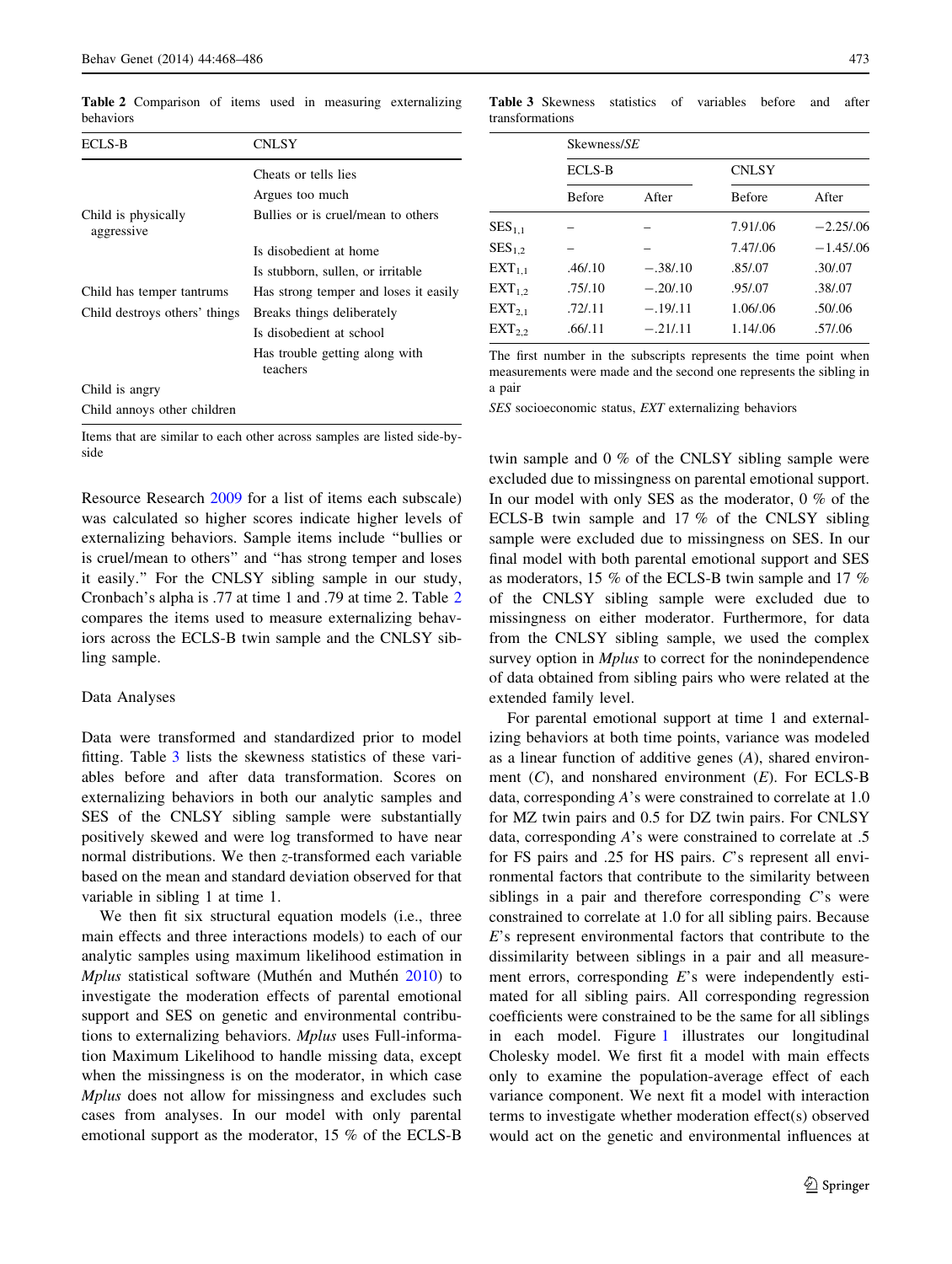<span id="page-6-0"></span>

Fig. 1 A longitudinal Cholesky model of externalizing behaviors measured at 2 time points, controlling for the main effect(s) of moderator(s). Only the part for one sibling from each pair is presented. This path diagram illustrates the models we fit to the ECLS-B twin sample. The same models were fit to the CNLSY sibling sample, except SES was modeled as two observed variables, one per sibling in a pair, because the assessment year when a sibling reached 4 or 5 years old is different from that when the other one in the pair reached the same age. Parts with solid lines and evenly *broken lines* illustrate Model 1. Paths  $b_{a1}$ ,  $b_{c1}$ ,  $b_{e1}$ ,  $b_{ab}$ ,  $b_{cb}$ ,  $b_{b2}$ ,  $b_{a2}$ ,  $b_{c2}$ , and  $b_{e2}$  in Model 1 each contains a main effect (i.e.,  $b_{a10}$ ,  $b_{c10}$ ,  $b_{e10}$ ,  $b_{ab0}$ ,  $b_{cb0}$ ,  $b_{eb0}$ ,  $b_{a20}$ ,  $b_{c20}$ , and  $b_{e20}$ ) and an interaction with

time 1 (i.e., the paths from  $A_1$ ,  $C_1$ , and  $E_1$  to externalizing behaviors at time 1), those carried-over from time 1 to externalizing behaviors at time 2 (i.e., the paths from  $A_1$ ,  $C_1$ , and  $E_1$  to externalizing behaviors at time 2), and/or those unique to externalizing behaviors at time 2 (i.e., the paths from  $A_2$ ,  $C_2$ , and  $E_2$  to externalizing behaviors at time 2).

In Model 1 (see Fig. 1), we controlled for the main effect of parental emotional support on externalizing behaviors by regressing externalizing behaviors at both times on  $A$ ,  $C$ , and  $E$  of parental emotional support.  $A$ 's, C's, and E's of externalizing behaviors therefore reflect genetic and environmental contributions that are above and beyond the effect of parental emotional support. To examine the moderation effect of parental emotional support, effects of  $A$ 's,  $C$ 's, and  $E$ 's on externalizing behaviors were allowed to vary as a function of parental emotional support. Each of the nine regression paths (i.e.,  $b_{a1}$ ,  $b_{c1}$ ,  $b_{e1}$ ,  $b_{ab}$ ,  $b_{cb}$ ,  $b_{e}$ ,  $b_{a2}$ ,  $b_{c2}$ , and  $b_{e2}$ ) of externalizing behaviors contains a main effect (i.e.,  $b_{a10}$ ,  $b_{c10}$ ,  $b_{e10}$ ,  $b_{ab0}$ ,  $b_{cb0}$ ,  $b_{eb0}$ ,  $b_{a20}$ ,  $b_{c20}$ , and  $b_{e20}$ ) and an interaction with parental

parental emotional support (i.e.,  $b_{a1}$ ',  $b_{c1}$ ',  $b_{e1}$ ',  $b_{ab}$ ',  $b_{cb}$ ',  $b_{eb}$ ',  $b_{a2}$ ',  $b_{c2}$ <sup>'</sup>, and  $b_{e2}$ <sup>'</sup>). Parts with solid lines and unevenly broken lines illustrate Model 2. Paths  $b_{a1}$ ,  $b_{c1}$ ,  $b_{e1}$ ,  $b_{ab}$ ,  $b_{cb}$ ,  $b_{eb}$ ,  $b_{a2}$ ,  $b_{c2}$ , and  $b_{e2}$  in Model 2 each contains a main effect (i.e.,  $b_{a10}$ ,  $b_{c10}$ ,  $b_{e10}$ ,  $b_{ab0}$ ,  $b_{cb0}$ ,  $b_{e0}$ ,  $b_{a20}$ ,  $b_{c20}$ , and  $b_{e20}$ ) and an interaction with socioeconomic status (i.e.,  $b_{a1}$ ',  $b_{c1}$ ',  $b_{e1}$ ',  $b_{ab}$ ',  $b_{cb}$ ',  $b_{eb}$ ',  $b_{a2}$ ',  $b_{c2}$ ', and  $b_{e2}$ '). The whole figure illustrates our final model with both moderators. Paths  $b_{a1}$ ,  $b_{c1}$ ,  $b_{e1}$ ,  $b_{ab}$ ,  $b_{cb}$ ,  $b_{e2}$ ,  $b_{c2}$ ,  $b_{c2}$ , and  $b_{e2}$  in Model 3 each contains a main effect (i.e.,  $b_{a10}$ ,  $b_{c10}$ ,  $b_{e10}$ ,  $b_{a00}$ ,  $b_{c00}$ ,  $b_{e00}$ ,  $b_{a20}$ ,  $b_{c20}$ , and  $b_{e20}$ ) and two interactions, one with parental emotional support (i.e.,  $b_{a1}$ <sup>'</sup>,  $b_{c1}$ <sup>'</sup>,  $b_{e1}$ ,  $b_{ab}$ ,  $b_{cb}$ ,  $b_{eb}$ ,  $b_{a2}$ ,  $b_{c2}$ , and  $b_{e2}$ ) and one with socioeconomic status (i.e.,  $b_{a1}''$ ,  $b_{c1}''$ ,  $b_{e1}''$ ,  $b_{ab}''$ ,  $b_{cb}''$ ,  $b_{eb}''$ ,  $b_{a2}''$ ,  $b_{c2}''$ , and  $b_{e2}''$ )

emotional support (i.e.,  $b_{a1}$ ',  $b_{c1}$ ',  $b_{e1}$ ',  $b_{ab}$ ',  $b_{cb}$ ',  $b_{eb}$ ',  $b_{a2}$ ',  $b_{c2}$ <sup>'</sup>, and  $b_{e2}$ <sup>'</sup>). A statistically significant interaction suggests a moderation effect of parental emotional support on the corresponding genetic or environmental influences. For instance, if  $b_{a2}$ ' is statistically significant, it suggests that the influence of  $A_2$  (i.e., additive genes unique to time 2) on time 2 externalizing behaviors differs by the amount of parental emotional support a child received.

Model 2 was similar to Model 1 except parental emotional support was replaced with SES (see Fig. 1). Because SES provides information on the socioeconomic difference between families rather than siblings, we did not decompose the variance of SES in our models. For the ECLS-B twin sample, SES was modeled as a single observed variable per pair of twins because it was measured at the family level at the same time for each twin. For the CNLSY sibling sample, SES was modeled as two observed variables, one per sibling in a pair, because the assessment year when a sibling reached 4 or 5 years old is different from that when the other one in the pair reached the same age. Similar to Model 1, each of the nine regression paths (i.e.,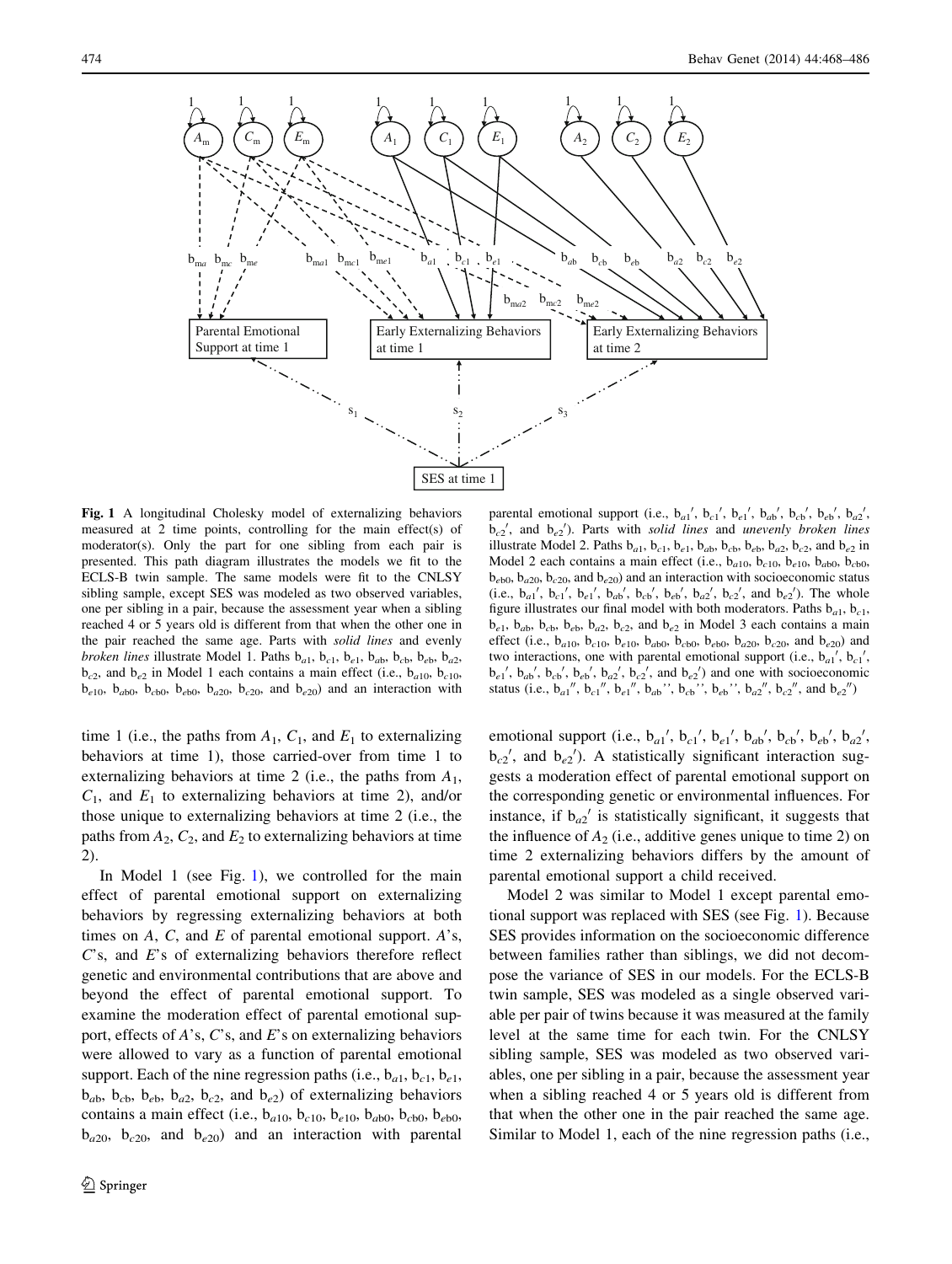#### Table 4 Descriptive statistics of variables

|                | ECLS-B (M/SD/N) |                 |                | CNLSY (M/SD/N)         |                        |                       |  |  |
|----------------|-----------------|-----------------|----------------|------------------------|------------------------|-----------------------|--|--|
|                | Full sample     | MZ              | DZ             | Full sample            | <b>FS</b>              | <b>HS</b>             |  |  |
| $EMOSUP_{1.1}$ | 4.53/.95/550    | 4.51/.93/150    | 4.54/.96/400   | 100.86/14.70/1631      | 102.19/14.01/1353      | 94.41/16.20/278       |  |  |
| $EMOSUP_1$ ,   | 4.52/.96/550    | 4.53/.90/150    | 4.52/.98/400   | 97.83/15.97/1617       | 99.24/15.49/1316       | 91.66/16.57/301       |  |  |
| $SES_{1,1}$    | .12/0.85/600    | $-.02/0.88/200$ | .18/.83/450    | 46402.55/85982.42/1699 | 51112.72/90727.26/1402 | 24168.01/53369.54/297 |  |  |
| $SES_{1,2}$    |                 |                 |                | 52695.78/90957.23/1793 | 57455.39/98455.80/1462 | 31672.98/38294.33/331 |  |  |
| $EXT_{1,1}$    | 11.68/3.10/600  | 11.64/3.32/200  | 11.69/3.01/450 | .41/.31/1347           | .41/.31/1126           | .44/.31/221           |  |  |
| $EXT_{1,2}$    | 11.80/3.37/600  | 11.82/3.09/200  | 11.80/3.48/450 | .42/.34/1430           | .40/.33/1162           | .49/.39/268           |  |  |
| $EXT_{2,1}$    | 11.36/3.39/500  | 11.12/3.13/150  | 11.46/3.49/350 | .35/.30/1795           | .35/.29/1470           | .39/.33/325           |  |  |
| $EXT_{22}$     | 11.22/3.38/500  | 11.01/3.21/150  | 11.30/3.45/350 | .37/.33/1670           | .36/.32/1366           | .41/.37/304           |  |  |

The first number in the subscripts represents the time point when measurements were made and the second one represents the sibling in a pair. Ns for the ECLS-B twin sample are rounded up to the nearest multiple of 50 due to ECLS-B requirements

EMOSUP parental emotional support, SES socioeconomic status, EXT externalizing behaviors

Table 5 Correlation between variables observed in the ECLS-B twin sample

|                  | $EMOSUP_{1.1}$          | EMOSUP <sub>1.2</sub>                                   | SES <sub>1</sub>        | $EXT_{1.1}$          | $EXT_{1,2}$                                                 | $EXT_{2.1}$ |
|------------------|-------------------------|---------------------------------------------------------|-------------------------|----------------------|-------------------------------------------------------------|-------------|
| $EMOSUP_{1,2}$   | $.55**(.57**/.55**)$ -  |                                                         |                         |                      |                                                             |             |
| SES <sub>1</sub> |                         | $.41**(.35**/.45**)$ $.35**(.32**/.37**)$ -             |                         |                      |                                                             |             |
| $EXT_{1,1}$      | $-.06(-.07/-.06)$       | $-.07^{\wedge}(-.10/-.06)$                              | $-.09^*(-.09/-.090)$    |                      |                                                             |             |
| $EXT_{1,2}$      | $< 01 (-03/01)$         | $-.06$ ( $-.14$ <sup><math>\gamma</math></sup> $-.03$ ) | $-12**(-16*/-11*)$      | $.45**(.61**/.39**)$ |                                                             |             |
| $EXT_{2,1}$      | $-.05(-13/-03)$         | $-0.08(6 - 0.10) - 0.07$                                | $-.16**(-.22**/-.14**)$ |                      | $.57**$ $(.50**/.60**)$ $.26**$ $(.46**/.19**)$             |             |
| $EXT_{2,2}$      | $\leq -0.01 (-0.04/01)$ | $-.04(.01/-.06)$                                        | $-10^* (-10/-11^*)$     | $.33**(.43**/.29**)$ | $.61^{**}(.56^{**}/.62^{**})$ $.43^{**}(.65^{**}/.36^{**})$ |             |

The first number in the subscripts represents the time point when measurements were made and the second one represents the sibling in a pair. SES was measured only once at time 1 because the twins reached the same age at the same time

EMOSUP parental emotional support, SES socioeconomic status, EXT externalizing behaviors

 $\wedge p$  < .05. \*\* p < .05. \*\* p < .01. Estimates outside brackets are for the whole sample. The first estimate in each bracket is the one for MZ twins and the second one is the one for DZ twins

 $b_{a1}$ ,  $b_{c1}$ ,  $b_{e1}$ ,  $b_{ab}$ ,  $b_{cb}$ ,  $b_{eb}$ ,  $b_{a2}$ ,  $b_{c2}$ , and  $b_{e2}$ ) of externalizing behaviors contains a main effect (i.e.,  $b_{a10}$ ,  $b_{c10}$ ,  $b_{e10}$ ,  $b_{ab0}$ ,  $b_{c0}$ ,  $b_{e0}$ ,  $b_{a20}$ ,  $b_{c20}$ , and  $b_{e20}$ ) and an interaction with SES (i.e.,  $b_{a1}$ ',  $b_{c1}$ ',  $b_{e1}$ ',  $b_{ab}$ ',  $b_{cb}$ ',  $b_{eb}$ ',  $b_{a2}$ ',  $b_{c2}$ ', and  $b_{e2}$ '). A statistically significant interaction term in our second model suggests a moderation effect of SES on the corresponding genetic or environmental influences.

In Model 3, we simultaneously included both parental emotional support and SES as moderators to investigate their independent effects on genetic and environmental influences on externalizing behaviors (see Fig. [1](#page-6-0)). For the CNLSY sibling sample, similar to Model 2, SES was modeled as two observed variables, one per sibling in a pair, because the assessment year when a sibling reached 4 or 5 years old is different from that when the other one in the pair reached the same age. In this final model, each of the nine regression paths (i.e.,  $b_{a1}$ ,  $b_{c1}$ ,  $b_{e1}$ ,  $b_{ab}$ ,  $b_{cb}$ ,  $b_{eb}$ ,  $b_{q2}$ ,  $b_{q2}$ , and  $b_{q2}$ ) of externalizing behaviors contained a main effect and two interaction terms, one with parental emotional support and one with SES. If any of the interactions with parental emotional support in this model is statistically significant, this suggests that parental emotional support moderates the influence of that corresponding latent factor in externalizing behaviors above and beyond the effects of SES. Similarly, if any of the interactions with SES in this model is statistically significant, this suggests that SES moderates the influence of that corresponding latent factor in externalizing behaviors above and beyond the effects of parental emotional support.

#### Results

Table 4 lists the descriptive statistics of the two moderators and externalizing behaviors at both time points before standardization with respect to our samples and Tables 5 and [6](#page-8-0) list the correlation coefficients of these variables. Correlation coefficients from the CNLSY sibling sample were more consistent with previous literature on the relation between parenting and externalizing behaviors than those from the ECLS-B twin sample. For the CNLSY sibling sample, parental emotional support was positively correlated with SES, and both of these factors were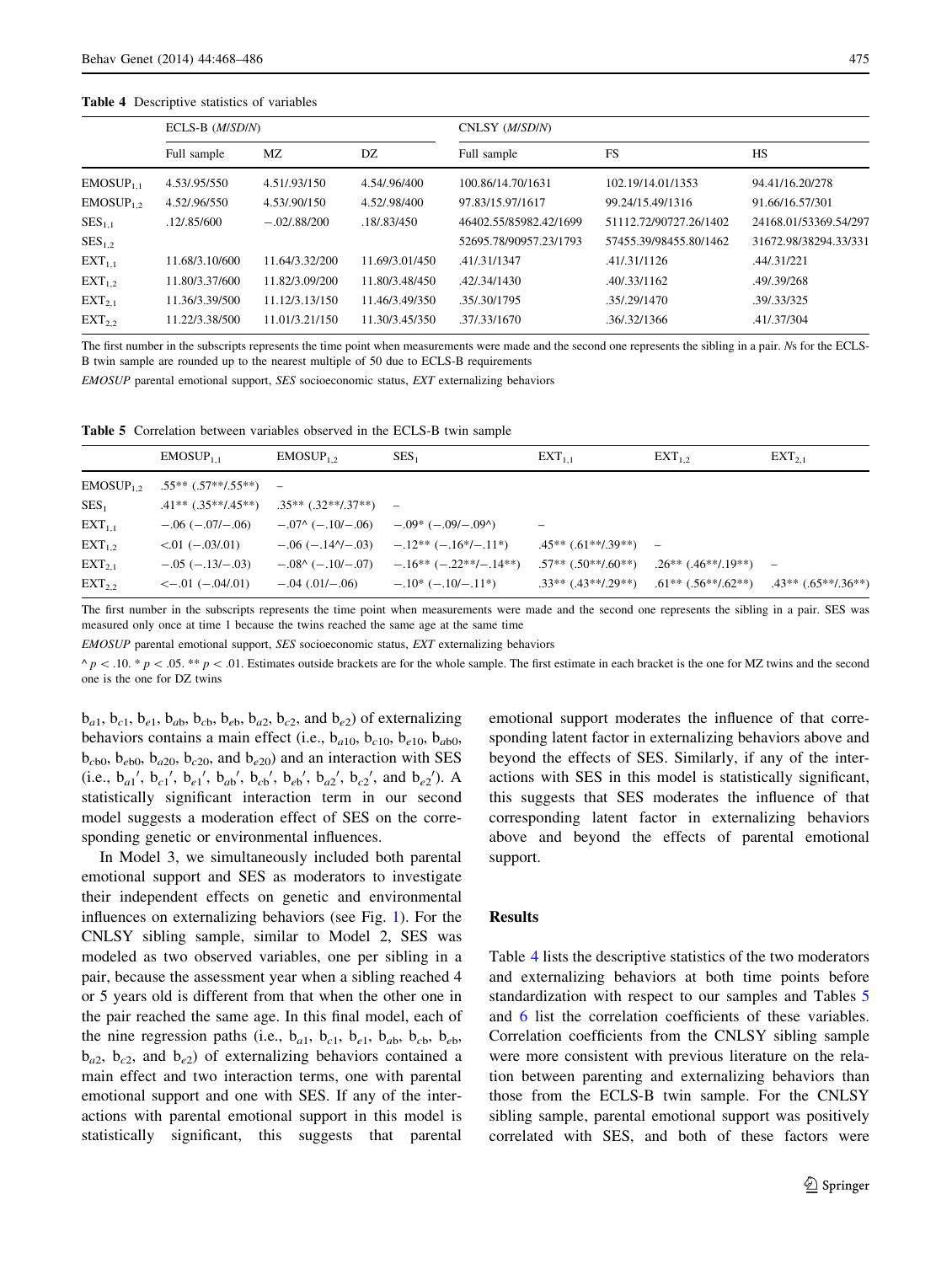|                       | $EMOSUP_{11}$          | $EMOSUP_1$                                               | $SES_{1,1}$          | $SES_{1,2}$                                                                                                                            | $EXT_{1,1}$     | $EXT_{1,2}$                            | $EXT_{2,1}$                  |
|-----------------------|------------------------|----------------------------------------------------------|----------------------|----------------------------------------------------------------------------------------------------------------------------------------|-----------------|----------------------------------------|------------------------------|
| EMOSUP <sub>1.2</sub> | $.43**(.42**/.38**) =$ |                                                          |                      |                                                                                                                                        |                 |                                        |                              |
| $SES_{1,1}$           |                        | $.16**(.14**/.13*)$ $.08**(.06*/.13*)$ -                 |                      |                                                                                                                                        |                 |                                        |                              |
| $SES_{1,2}$           |                        | $.14**(.12**/.25**)$ $.12**(.09**/.28**)$ $.33**(.31**/$ | $.47**$              |                                                                                                                                        |                 |                                        |                              |
| $EXT_{1.1}$           |                        | $.22^{**}$ $.13^{**}$ $-.08$ $.21^{**}$                  |                      | $-22**(-21**/- -16**(-15**/- -13**/– -13**(-$                                                                                          |                 |                                        |                              |
| $EXT_{1.2}$           | .06)                   | $.21***$ .06)                                            |                      | $-11^{**}$ ( $-10^{**}$ ) $-20^{**}$ ( $-17^{**}$ ) $-07^{*}$ ( $-06$ ) $-09^{**}$ ( $-09^{**}$ ) $-26^{**}$ ( $27^{**}$ ) $-$<br>(10) | $.23**$         |                                        |                              |
| $EXT_{21}$            | $.17**$                | $-19**(-18**/- -12**(-13**/- -12**(-$                    | $.07)$ $.12**/-.13*$ | $-0.09**(-0.08**/- 0.55**(-0.58**/))$<br>$(14^*)$                                                                                      | $.39**$ $.27**$ | $.36**$ (.38**/                        |                              |
| $EXT_{2,2}$           | .02)                   | $.20^{**}$ )                                             | $.09**/-.02$         | $-12^{**}$ (-13**/- -15** (-13**/- -08** (- -09** (-09**/- 28** (29**/<br>$.13*)$                                                      |                 | $.59***$ (.56**/<br>$.24***$ . $.66**$ | $.30**$ (.31**/<br>$.22**$ ) |

<span id="page-8-0"></span>Table 6 Correlation between variables observed in the CNLSY sibling sample

EMOSUP parental emotional support, SES socioeconomic status, EXT externalizing behaviors

Note The first number in the subscripts represents the time point when measurements were made and the second one represents the sibling in a pair  $\land$  p < .10. \* p < .05. \*\* p < .01. Estimates outside brackets are for the whole sample. The first estimate in each bracket is for full-sibling pairs and the second one is for half-sibling pairs

| <b>Table 7</b> Main effect and<br>interaction parameter estimates                                                                         | Path     | <b>ECLS-B</b>     |                   |                | <b>CNLSY</b>              |                   |                |
|-------------------------------------------------------------------------------------------------------------------------------------------|----------|-------------------|-------------------|----------------|---------------------------|-------------------|----------------|
| in Model 1 (parental emotional                                                                                                            |          | Main effect model | Interaction model |                | Main effect model         | Interaction model |                |
| support at time 1 as moderator)                                                                                                           |          |                   | Main effect       | Interaction    |                           | Main effect       | Interaction    |
|                                                                                                                                           | $b_{a1}$ | $.64(\pm.20)$     | $.78(\pm.16)$     | $-.06(\pm.12)$ | $.41(\pm.80)$             | $.52(\pm.08)$     | $-.02(\pm.08)$ |
|                                                                                                                                           | $b_{c1}$ | $.50(\pm.18)$     | $.19(\pm .32)$    | $.25(\pm.12)$  | $.36(\pm.22)$             | $.38(\pm .25)$    | $-.01(\pm.08)$ |
|                                                                                                                                           | $b_{e1}$ | $.64(\pm.06)$     | $.51(\pm.06)$     | $-.07(\pm.08)$ | $.67(\pm.16)$             | $.68(\pm.16)$     | $-.07(\pm.06)$ |
| Bolded = $p < .05$ . Results from                                                                                                         | $b_{ab}$ | $.69(\pm.37)$     | $.58(\pm .34)$    | $-.02(\pm.12)$ | $.42(\pm.82)$             | $.50(\pm .51)$    | $-.10(\pm.12)$ |
| the CNLSY main effects model                                                                                                              | $b_{cb}$ | .11( $\pm$ .31)   | $.19(\pm.27)$     | $.01(\pm .16)$ | $.35(\pm .22)$            | $.37(\pm.24)$     | $.01(\pm.14)$  |
| all suggested no $A_2$ and $C_2$<br>effects on externalizing<br>behaviors; therefore we dropped<br>paths $b_{a2}$ and $b_{c2}$ in all the | $b_{eb}$ | $.23(\pm.10)$     | $.16(\pm.09)$     | $.06(\pm.14)$  | $\leftarrow .01(\pm .29)$ | $.03(\pm .31)$    | $.04(\pm.08)$  |
|                                                                                                                                           | $b_{a2}$ | $.39(\pm .55)$    | $.43(\pm .33)$    | $-.17(\pm.18)$ | $.00(\pm.00)$             |                   |                |
|                                                                                                                                           | $b_{c2}$ | $.27(\pm .37)$    | $.28(\pm.29)$     | $-.07(\pm.20)$ | $.00(\pm.00)$             |                   |                |
| CNLSY interactions models to<br>facilitate model convergence                                                                              | $b_{e2}$ | $.61(\pm.06)$     | $.53(\pm.06)$     | $-.02(\pm.06)$ | $.63(\pm.18)$             | $.64(\pm.18)$     | $-.02(\pm.08)$ |

negatively correlated with externalizing behaviors at both times. Similar observations were observed in the ECLS-B twin sample, except that parental emotional support was not significantly correlated with externalizing behaviors measured at either time point. For both samples, scores on externalizing behaviors were positively correlated across siblings and across times.

The main goal of the current study is to investigate moderation effects of parental emotional support and SES on the genetic and environmental influences on externalizing behaviors over time. We therefore focus our attention on the nine regression paths described above (i.e.,  $b_{a1}$ ,  $b_{c1}$ ,  $b_{e1}$  $b_{e1}$  $b_{e1}$ ,  $b_{ab}$ ,  $b_{cb}$ ,  $b_{eb}$ ,  $b_{a2}$ ,  $b_{c2}$ , and  $b_{e2}$ ; see Fig. 1). Tables 7, [8](#page-9-0) and [9](#page-9-0) report parameter estimates for these nine paths in all our main effects and interactions models fitted to both samples. Results from the CNLSY main effects models all suggested no  $A_2$  and  $C_2$  effects on externalizing behaviors; therefore we dropped paths  $b_{a2}$  and  $b_{c2}$  in all the CNLSY interactions models to facilitate model convergence.

Our results are derived from models that did not estimate what might be described as moderated covariances (quasi-quadratic effects) between each moderator and each outcome variable. Thus we estimated 9 interactions in models with a single moderator and 18 interactions in models with both parental emotional support and SES as moderators. As van der Sluis et al. [\(2012](#page-18-0)) have explicated, failing to model a moderated covariance between a moderator and a phenotype, if one truly exists, can lead to false positive results in other portions of the model. While we appreciate this point, we also note that estimating these additional interactions in the, already complex, longitudinal model that we have adopted may (ironically) inflate the risk for false positive results due to increased multiple hypothesis testing and model over-fitting. We believe that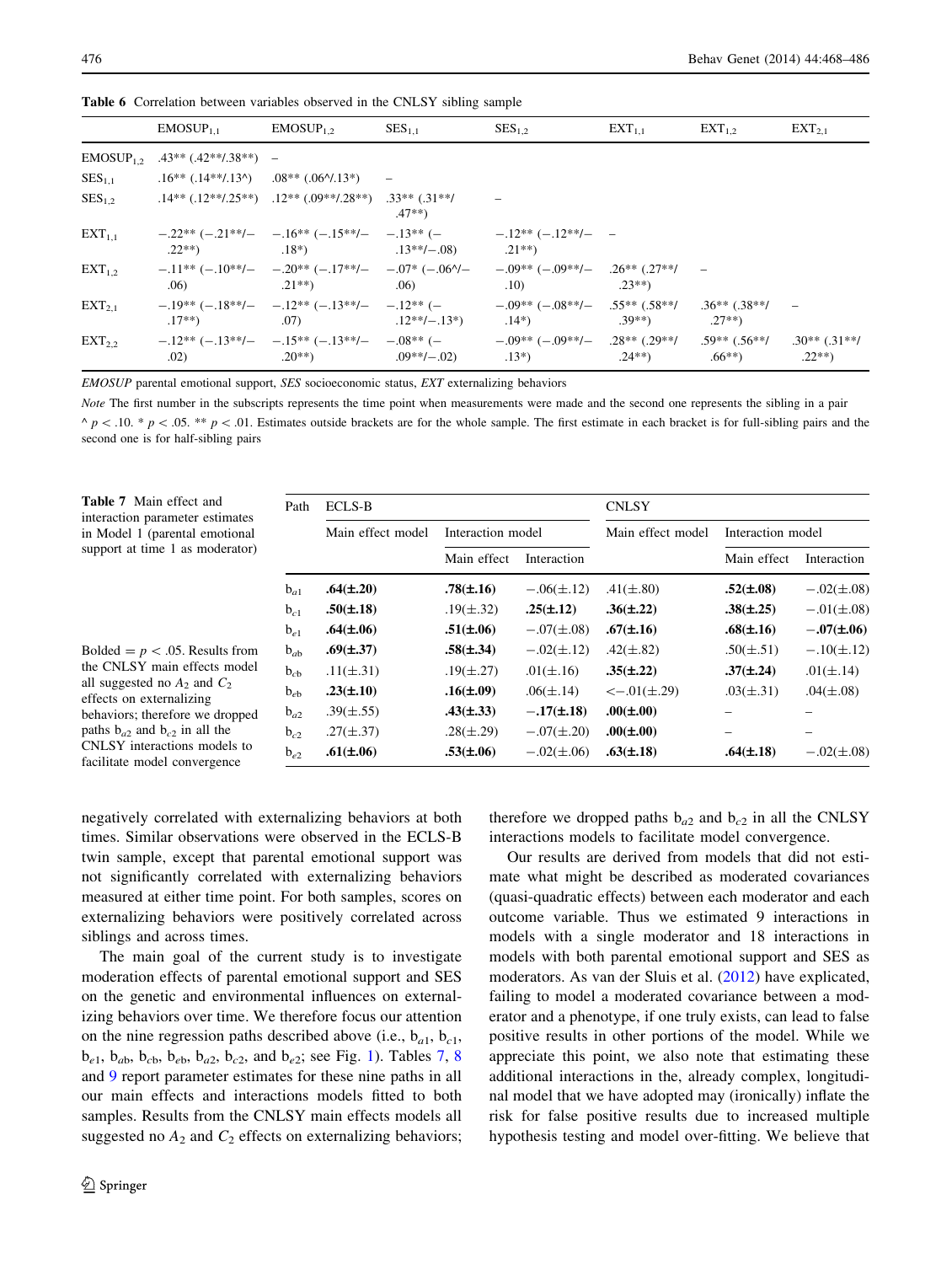<span id="page-9-0"></span>Table 8 Main effect and interaction parameter estimates in Model 2 (SES at time 1 as moderator)

Bolded =  $p$  < .05. Results from the CNLSY main effects model all suggested no  $A_2$  and  $C_2$ effects on externalizing behaviors; therefore we dropped paths  $b_{a2}$  and  $b_{c2}$  in all the CNLSY interactions models to facilitate model convergence

| Path     | <b>ECLS-B</b>     |                   |                 | <b>CNLSY</b>      |                   |                |  |
|----------|-------------------|-------------------|-----------------|-------------------|-------------------|----------------|--|
|          | Main effect model | Interaction model |                 | Main effect model | Interaction model |                |  |
|          |                   | Main effect       | Interaction     |                   | Main effect       | Interaction    |  |
| $b_{a1}$ | $.65(\pm.18)$     | $.61(\pm.16)$     | $.17(\pm.10)$   | $.65(\pm.29)$     | $.63(\pm .33)$    | $.05(\pm.08)$  |  |
| $b_{c1}$ | $.49(\pm.18)$     | $.45(\pm.18)$     | $-.17(\pm.12)$  | $.33(\pm .29)$    | $.29(\pm .35)$    | $-.03(\pm.08)$ |  |
| $b_{e1}$ | $.64(\pm.06)$     | $.62(\pm.06)$     | $-.08(\pm.04)$  | $.68(\pm.16)$     | $.71(\pm.16)$     | $-.14(\pm.06)$ |  |
| $b_{ab}$ | $.74(\pm.25)$     | $.83(\pm .15)$    | $-.07(\pm.12)$  | $.63(\pm.27)$     | $.57(\pm .43)$    | $-.10(\pm.06)$ |  |
| $b_{cb}$ | $.09(\pm .31)$    | $.07(\pm.28)$     | $-.02(\pm.18)$  | $.30(\pm.27)$     | $.49(\pm.20)$     | $.02(\pm.08)$  |  |
| $b_{eh}$ | $.23(\pm.10)$     | $.19(\pm.09)$     | $-.06(\pm.08)$  | $.04(\pm.29)$     | $.06(\pm .35)$    | $.01(\pm.08)$  |  |
| $b_{a2}$ | $.45(\pm .35)$    | $.15(\pm .33)$    | $.26(\pm.18)$   | $.00(\pm.00)$     |                   |                |  |
| $b_{c2}$ | $.26(\pm .37)$    | $.24(\pm .37)$    | $-.04(\pm .24)$ | $.00(\pm.00)$     |                   |                |  |
| $b_{e2}$ | $.61(\pm.06)$     | $.58(\pm.06)$     | $-.05(\pm.06)$  | $.66(\pm.14)$     | $.32(\pm .47)$    | $-.05(\pm.20)$ |  |

Table 9 Main effect and interaction parameter estimates in Model 3 (two moderators)

| Path     | <b>ECLS-B</b>     |                   |                                  |                 | <b>CNLSY</b>      |                   |                                  |                |  |
|----------|-------------------|-------------------|----------------------------------|-----------------|-------------------|-------------------|----------------------------------|----------------|--|
|          | Main effect model | Interaction model |                                  |                 | Main effect model | Interaction model |                                  |                |  |
|          |                   | Main effect       | Interaction                      |                 |                   | Main effect       | Interaction                      |                |  |
|          |                   |                   | Parental<br>emotional<br>support | <b>SES</b>      |                   |                   | Parental<br>emotional<br>support | <b>SES</b>     |  |
| $b_{a1}$ | $.64(\pm.20)$     | $.73(\pm.15)$     | $.06(\pm.10)$                    | $.12(\pm .10)$  | $.41(\pm .71)$    | $.43(\pm .65)$    | $< 01 (\pm .12)$                 | $.02(\pm.12)$  |  |
| $b_{c1}$ | $.48(\pm.20)$     | $.33(\pm .25)$    | $-.11(\pm .14)$                  | $-.11(\pm .16)$ | $.29(\pm .43)$    | $.40(\pm.29)$     | $-.05(\pm.12)$                   | $.02(\pm.08)$  |  |
| $b_{e1}$ | $.64(\pm.06)$     | $.52(\pm.06)$     | $-.06(\pm.08)$                   | $-.07(\pm.06)$  | $.77(\pm.20)$     | $.74(\pm.20)$     | $-.05(\pm.06)$                   | $-.09(\pm.06)$ |  |
| $b_{ab}$ | $.68(\pm.37)$     | $.78(\pm.19)$     | $-.07(\pm.12)$                   | $-.04(\pm.12)$  | $.40(\pm.69)$     | $.39(\pm .67)$    | $-.09(\pm.12)$                   | $-.02(\pm.06)$ |  |
| $b_{cb}$ | $.06(\pm.35)$     | $-.08(\pm .32)$   | $.01(\pm.18)$                    | $-.04(\pm .20)$ | $.27(\pm .41)$    | $.37(\pm.29)$     | $-.04(\pm.12)$                   | $-.01(\pm.06)$ |  |
| $b_{eb}$ | $.23(\pm.10)$     | $.11(\pm.08)$     | $.02(\pm.12)$                    | $-.01(\pm.08)$  | $.20(\pm .33)$    | $.19(\pm .33)$    | $.04(\pm.10)$                    | $-.01(\pm.04)$ |  |
| $b_{a2}$ | $.39(\pm .53)$    | $.07(\pm.39)$     | $.07(\pm.18)$                    | $.24(\pm .16)$  | $.00(\pm.00)$     |                   |                                  |                |  |
| $b_{c2}$ | $.17(\pm .67)$    | $.24(\pm .33)$    | $-.16(\pm.18)$                   | $.04(\pm.25)$   | $.00(\pm.00)$     |                   |                                  |                |  |
| $b_{e2}$ | $.61(\pm.06)$     | $.53(\pm.06)$     | $-.01(\pm.06)$                   | $-.05(\pm.06)$  | $.72(\pm.12)$     | $.71(\pm.12)$     | $-.01(\pm.08)$                   | $-.03(\pm.04)$ |  |

Bolded =  $p$  < .05. Results from the CNLSY main effects model all suggested no  $A_2$  and  $C_2$  effects on externalizing behaviors; therefore we dropped paths  $b_{\alpha2}$  and  $b_{\alpha2}$  in all the CNLSY interactions models to facilitate model convergence

the less complex models that do not include moderated covariances between moderators and phenotypes may therefore be less prone to over-fitting and be more likely to replicate across samples. As we make a particular point of the issue of replicability, we choose to report the results from these less complex models in the body of this paper. In the Online Appendix, we report results from the more complex models with moderated covariances between moderators and phenotypes. Importantly, our primary conclusion remains unaltered across modeling choices:  $G \times E$  interactions detected in the ECLS-B twin sample do not replicate in the CNLSY sibling sample;  $E \times SES$  interaction at time 1 was the only moderation replicated across samples.

#### Model 1: Parental Emotional Support

Given the protective effect of parental socialization and existing findings summarized above, we anticipated that the importance of genes and environmental factors in externalizing behaviors would vary by the amount of parental emotional support a child received. With a longitudinal Cholesky model, we also explored if parental emotional support would moderate genetic and environmental influences on externalizing behaviors at time 1, those carried over from time 1 on externalizing behaviors at time 2, and/or those unique to time 2. Figure [2](#page-10-0) contains six panels for results comparison across samples and across times, with each panel illustrating results observed in one sample at one time point.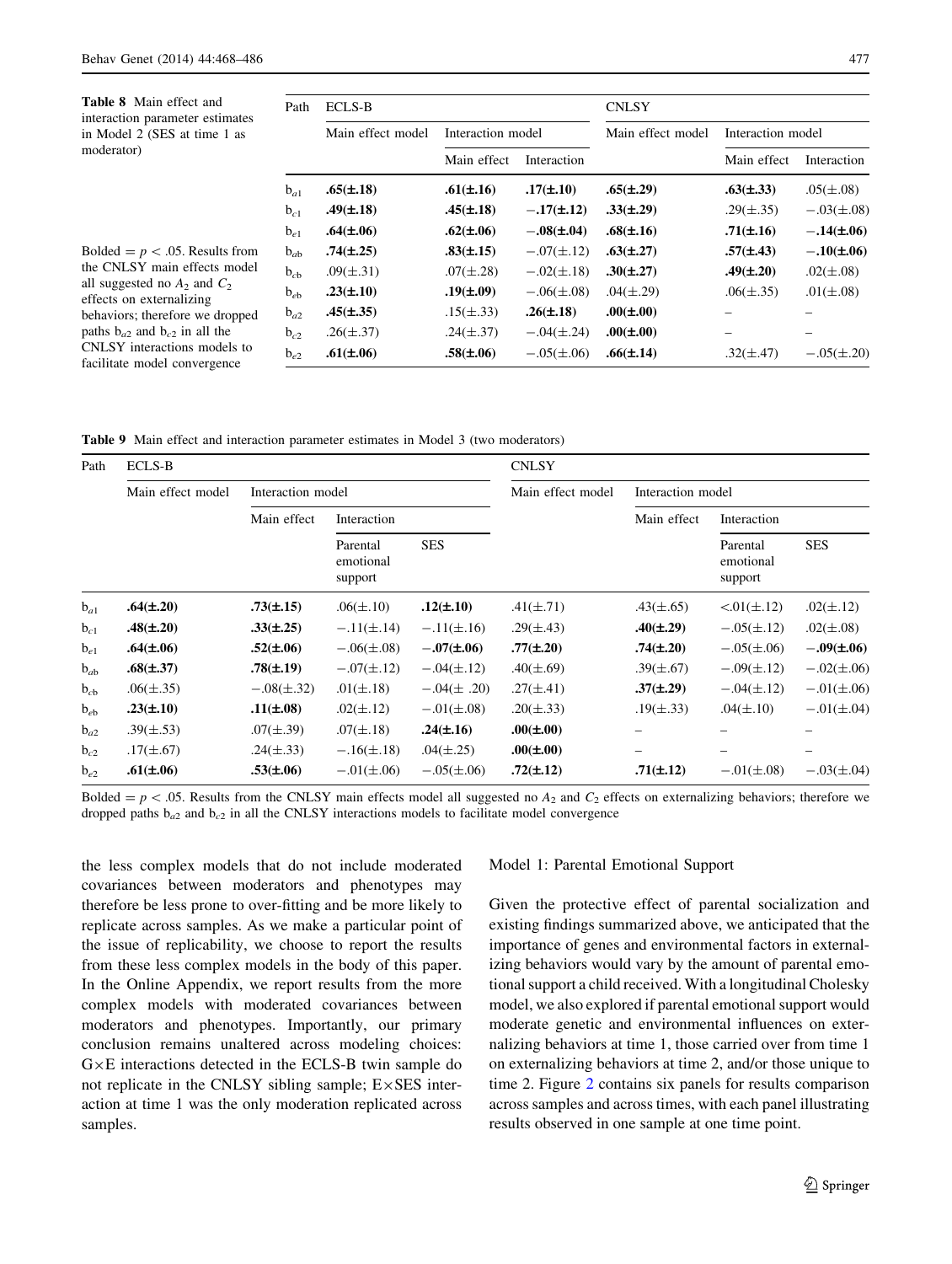<span id="page-10-0"></span>

Fig. 2 Graphic representation of interactions observed from Model 1 (i.e., moderation effects of parental emotional support). Upper panels illustrate results from the ECLS-B twin sample while lower panels illustrate results from the CNLSY sibling sample. Left panels illustrate genetic and environmental influences at time 1, middle panels illustrate genetic and environmental influences at time 1 on externalizing behaviors at time 2, and right panels illustrate genetic and environmental influences that were unique to time 2. Red lines

# ECLS-B

Our model fit the ECLS-B data well (model fit statistics from main effects model:  $\chi^2(33) = 27.490$ ,  $p = .738$ , RMSEA < .001, CFI = 1.000, TLI = 1.006). At time 1, shared environment influenced externalizing behaviors differentially by levels of parental emotional support.  $C_1$ accounted for 9 % of the variance of time 1 externalizing behaviors among children who received parental emotional support that was 2SD below sample average but for 47 % among those who received parental emotional support that was 2SD above sample average (see upper left panel of Fig. 2). While influence of shared environment differed by levels of parental emotional support, genes were more influential than environmental factors at time 1  $(a^{2} = 60 \% , e^{2} = 26 \% )$  and the importance of  $A_1$  and  $E_1$ in externalizing behaviors remained constant at all levels of parental emotional support. In contrast,  $A_2$  influenced externalizing behaviors differentially by levels of parental emotional support.  $A_2$  accounted for 60 % of the variance of time 2 externalizing behaviors among children who

represent genetic influences, green lines represent shared environmental influences, and blue lines represent nonshared environmental influences. Solid lines indicate statistically significant  $G \times E$  interactions.  $*p\lt .05.$  \*\*p $\lt .01.$  Dashed lines indicate statistically insignificant ones. Results from the CNLSY main effects model all suggested no  $A_2$  and  $C_2$  effects on externalizing behaviors; therefore we dropped paths  $b_{a2}$  and  $b_{c2}$  in all the CNLSY interactions models to facilitate model convergence (Color figure online)

received parental emotional support that was 2SD below sample average but for 0 % among those who received parental emotional support that was 2SD above sample average (see upper right panel of Fig. 2). Environmental influences unique to time 2 remained constant ( $c^2 = 8$  %,  $e^{2} = 28 \%$ ) regardless of the amount of parental emotional support a child received. Relation of externalizing behaviors across the two time points was mediated by genes. Of the total variance of time 2 externalizing behaviors, 34 % was explained by  $A_1$  and none was explained by  $C_1$  and  $E_1$ ; and these carried-over influences remained constant regardless of the amount of parental emotional support a child received.

# **CNLSY**

None of the interactions observed for the ECLS-B twin sample was replicated using the CNLSY sibling sample (model fit statistics from main effects model:  $\chi^2(32)$  = 161.627,  $p < .001$ , RMSEA = .065, CFI = .911, TLI = .917). Externalizing behaviors at time 1 was mostly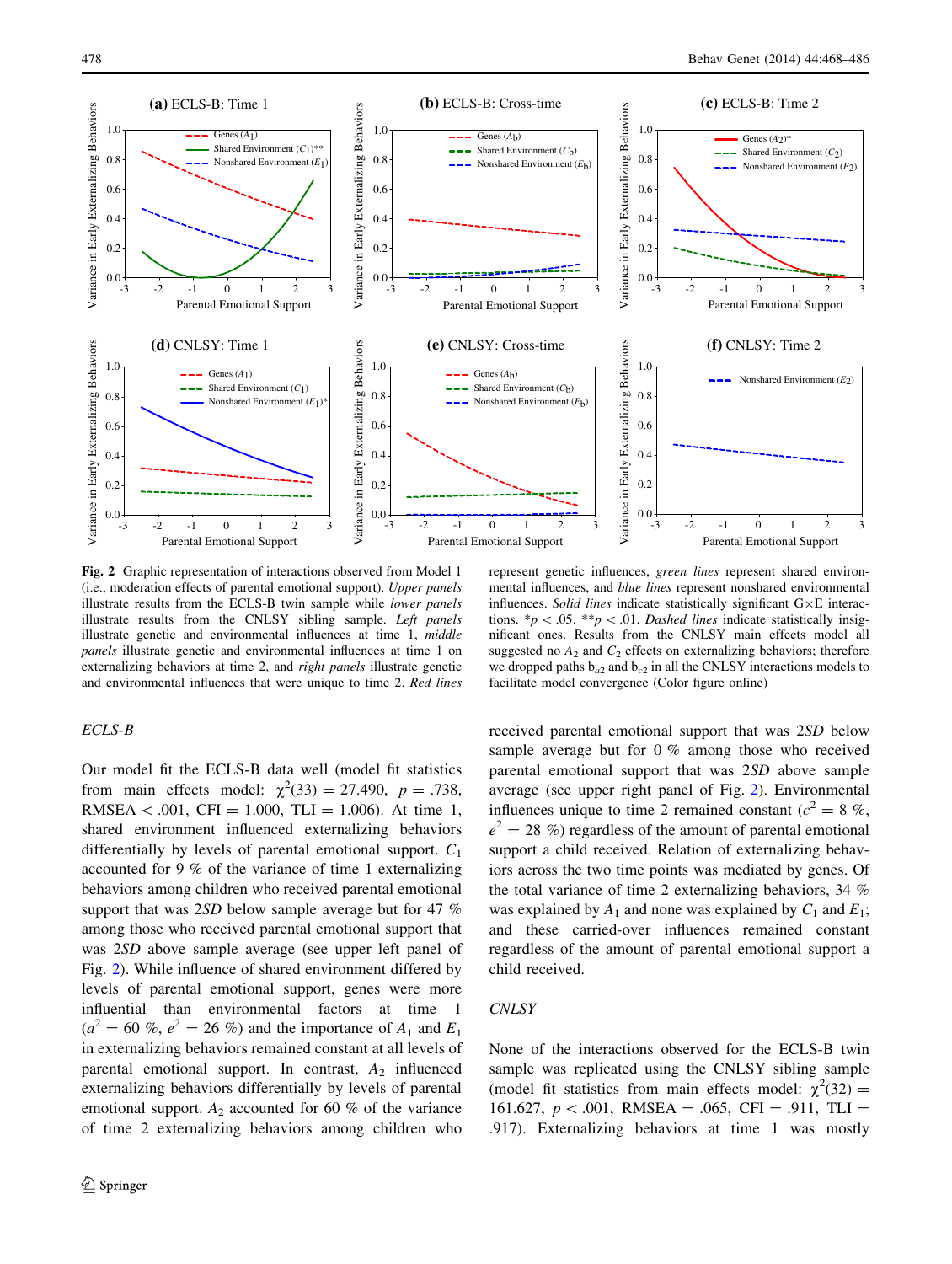<span id="page-11-0"></span>

Fig. 3 Graphic representation of interactions observed from Model 2 (i.e., moderation effects of socioeconomic status). Upper panels illustrate results from the ECLS-B twin sample while lower panels illustrate results from the CNLSY sibling sample. Left panels illustrate genetic and environmental influences at time 1, middle panels illustrate genetic and environmental influences at time 1 on externalizing behaviors at time 2, and right panels illustrate genetic and environmental influences that were unique to time 2. Red lines

influenced by  $A_1$  and  $E_1$  ( $a^2 = 27$  %,  $c^2 = 14$  %,  $e^2 = 46 \%$ ). Genetic and environmental influences at time 1 remained constant at all levels of parental emotional support except for the influences of  $E_1$ , which is the only statistically significant interaction observed in this model.  $E_1$  accounted for 67 % of the variance of time 1 externalizing behaviors among children who received parental emotional support that was 2SD below sample average but for 29 % among those who received parental emotional support that was 2SD above sample average (see lower left panel of Fig. [2\)](#page-10-0). This moderation effect of parental emotional support on the influence of  $E_1$  followed a similar trend in the ECLS-B twin sample but did not reach statistical significance. On the contrary, at time 2,  $E_2$ explained 41 % of the variance of externalizing behaviors at all levels of parental emotional support a child received. Similar to the results observed in the ECLS-B twin sample, relation of externalizing behaviors across the two time points was mediated more by genes than environments. Of the total variance of time 2 externalizing behaviors, 25 % was explained by  $A_1$ , 14 % was explained by  $C_1$ , and <1 % was explained by  $E_1$ ; and these carried-over influences

represent genetic influences, green lines represent shared environmental influences, and blue lines represent nonshared environmental influences. Solid lines indicate statistically significant  $G \times E$  interactions.  $*p$  < .05.  $**p$  < .01. Dashed lines indicate statistically insignificant ones. Results from the CNLSY main effects model all suggested no  $A_2$  and  $C_2$  effects on externalizing behaviors; therefore we dropped paths  $b_{a2}$  and  $b_{c2}$  in all the CNLSY interactions models to facilitate model convergence (Color figure online)

remained constant regardless of the amount of parental emotional support a child received.

# Model 2: SES

Using the longitudinal Cholesky model outlined above, we also examined if SES would moderate genetic and environmental influences on externalizing behaviors at time 1, those carried over from time 1 onto externalizing behaviors at time 2, and/or those unique to time 2. Figure 3 contains six panels for results comparison across samples and across times, with each panel illustrating results observed in one sample at one time point.

## ECLS-B

Our model fit the ECLS-B data well (model fit statistics from main effects model:  $\chi^2(23) = 24.604$ ,  $p = .371$ , RMSEA = .015, CFI = .998, TLI = .998). At time 1, influence of genes became more important while that of environments became less at higher SES. Externalizing behaviors at time 1 was more influenced by  $C_1$  and  $E_1$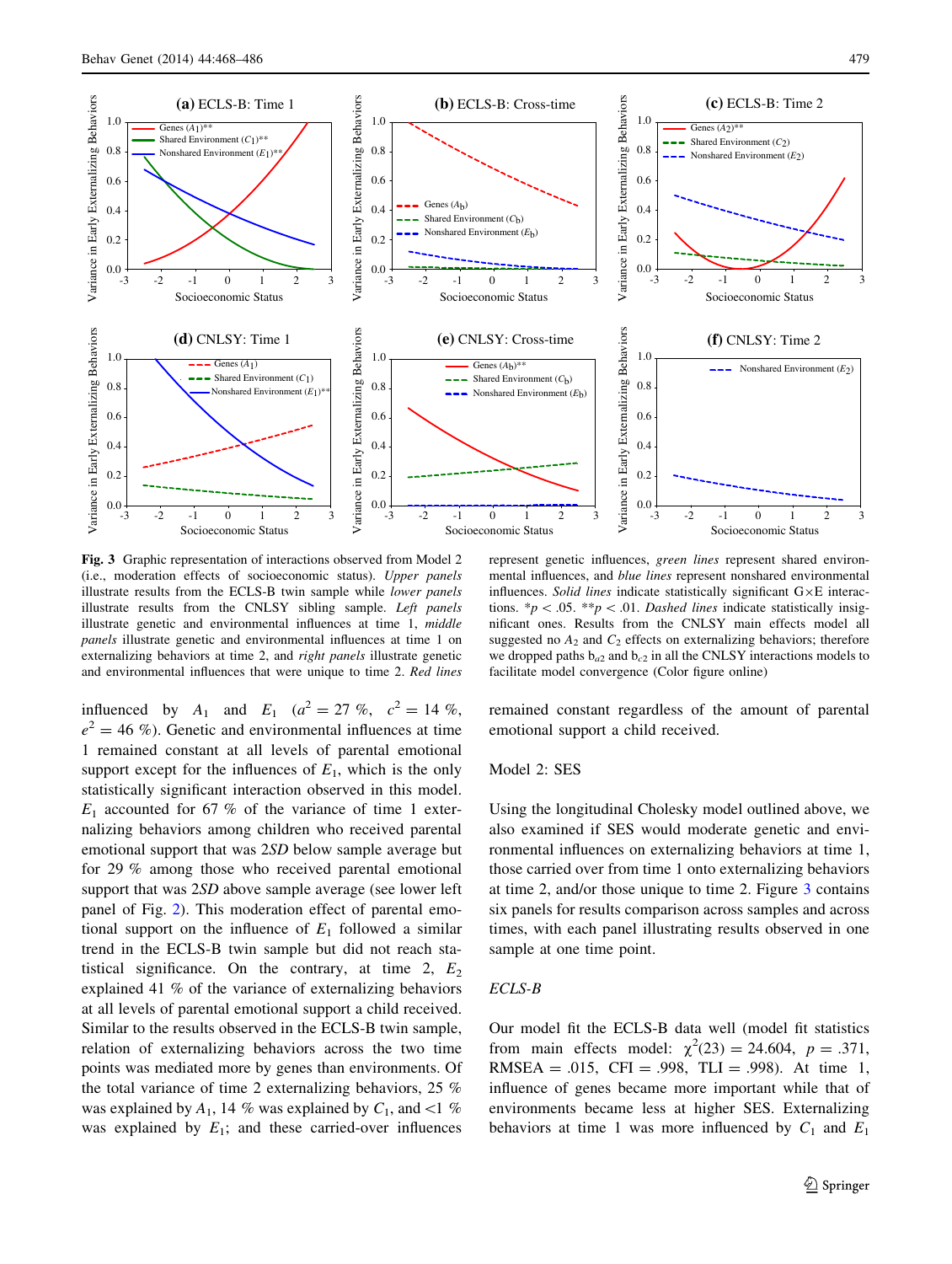$(a^{2} = 8 \, \%, c^{2} = 62 \, \%, e^{2} = 61 \, \%)$  among children from families whose SES was 2SD below the sample average but more by  $A_1$  ( $a^2 = 90\%$ ,  $c^2 = 1\%$ ,  $e^2 = 20\%$ ) among those from families whose SES was 2SD above the sample average (see upper left panel of Fig. [3\)](#page-11-0). A similar  $A \times SES$ interaction was also observed at time 2.  $A_2$  accounted for 14 % of the variance of time 2 externalizing behaviors among children from families whose SES was 2SD below the sample average but for 43 % among children from families whose SES was 2SD above the sample average (see upper right panel of Fig. [3\)](#page-11-0). While  $A_2$  influenced time 2 externalizing behaviors differentially by levels of SES, influences of  $C_2$  and  $E_2$  remained constant ( $c^2 = 6 \%$ ,  $e^2 = 33$  %) regardless of the level of SES. Similar to results from Model 1, relation of externalizing behaviors across the two time points was mediated mostly by genes. Of the total variance of time 2 externalizing behaviors, 68 % was explained by  $A_1$ , 0 % was explained by  $C_1$ , and 4 % was explained by  $E_1$ ; and these carried-over influences remained constant at all levels of SES.

## **CNLSY**

The only interaction observed in the ECLS-B twin sample replicated using the CNLSY sibling sample was the moderation effect of SES on the influence of  $E_1$  (see lower panels of Fig. [3;](#page-11-0) model fit statistics from main effects model:  $\chi^2(31) = 73.362, p < .001, RMSEA = .041, CFI = .956,$  $TLI = .961$ ). Externalizing behaviors at time 1 were influenced mostly by  $A_1$  and  $E_1$  ( $a^2 = 39\%$ ,  $c^2 = 9\%$ ,  $e^2 = 50 \%$ ) and the genetic and environmental influences at time 1 remained constant at all levels of SES, except for the influences of  $E_1$ .  $E_1$  accounted for 96 % of the variance of time 1 externalizing behaviors among children from families whose SES was 2SD below sample average but for 19 % among those from families whose SES was 2SD above sample average (see lower left panel of Fig. [3\)](#page-11-0). On the contrary, at time 2,  $E_2$  explained 10 % of the variance of externalizing behaviors at all levels of SES. Consistent with observations in the ECLS-B twin sample, relation of externalizing behaviors across the two time points was mediated mostly by genes. Although a similar trend was observed in the ECLS-B twin sample, moderation of SES on the crosstime genetic influences reached significance only in the CNLSY sibling sample.  $A_1$  accounted for 59 % of the variance of time 2 externalizing behaviors among children from families whose SES was 2SD below sample average but for 14 % among those from families whose SES was 2SD above sample average (see lower middle panel of Fig. [3](#page-11-0)). Of the total variance of time 2 externalizing behaviors, 24 % was explained by  $C_1$  and  $\lt 1$  % was explained by  $E_1$ ; and these carried-over environmental influences remained constant regardless of the level of SES.

#### Model 3: Parental Emotional Support and SES

Since parental emotional support and SES are positively correlated with each other and both are commonly studied factors in externalizing behaviors, differentiating their moderation effects on genetic and environmental influences on externalizing behaviors might help understand the complex etiology of behavioral maladjustment. To do this, we simultaneously included both parental emotional support and SES as moderators in our final model and examined if they had distinct moderation effects on genetic and environmental influences on externalizing behaviors. Figures [4](#page-13-0) and [5](#page-14-0) illustrate results on the independent moderation effects of parental emotional support and SES, respectively. Each figure contains six panels for results comparison across samples and across times, with each panel illustrating results observed in one sample at one time point.

#### ECLS-B

Our model fit the ECLS-B data well (model fit statistics from main effects model:  $\chi^2(42) = 40.109$ ,  $p = .554$ , RMSEA < .001, CFI = 1.000, TLI = 1.002). Once we have accounted for the effects of SES, parental emotional support no longer interacted with any latent genetic or environmental factors in externalizing behaviors. Externalizing behaviors was more influenced by  $A_1$  ( $a^2 = 53$ %,  $c^2 = 11 \%$ ,  $e^2 = 27 \%$  at time 1 but more by  $E_2$  $(a^{2} = 0 \, \%, \, c^{2} = 6 \, \%, \, e^{2} = 28 \, \%)$  at time 2 (see upper panels of Fig. [4\)](#page-13-0). Genetic and environmental influences at both times remained constant at all levels of parental emotional support.

In contrast to the null results on moderation effects of parental emotional support, most moderation effects of SES observed in Model 2 remained statistically significant after accounting for the effects of parental emotional support. At time 1, externalizing behaviors were influenced more by  $E_1$  ( $a^2 = 26$  %,  $e^2 = 43$  %) among children from families whose SES was 2SD below the sample average but more by  $A_1$  ( $a^2 = 88\%$ ,  $e^2 = 15\%$ ) among children from families whose SES was 2SD above the sample average (see upper left panel of Fig. [5](#page-14-0)). However,  $C_1 \times$ SES interaction was no longer statistically significant ( $p = .16$ ) after accounting for the effects of parental emotional support.  $C_1$ accounted for 11 % of the variance of time 1 externalizing behaviors at all levels of SES.

The  $A_2 \times$ SES interaction observed in Model 2 was also observed after we accounted for the effects of parental emotional support;  $A_2$  accounted for 17 % of the variance of time 2 externalizing behaviors among children from families whose SES was 2SD below the sample average but for 30 % among children from families whose SES was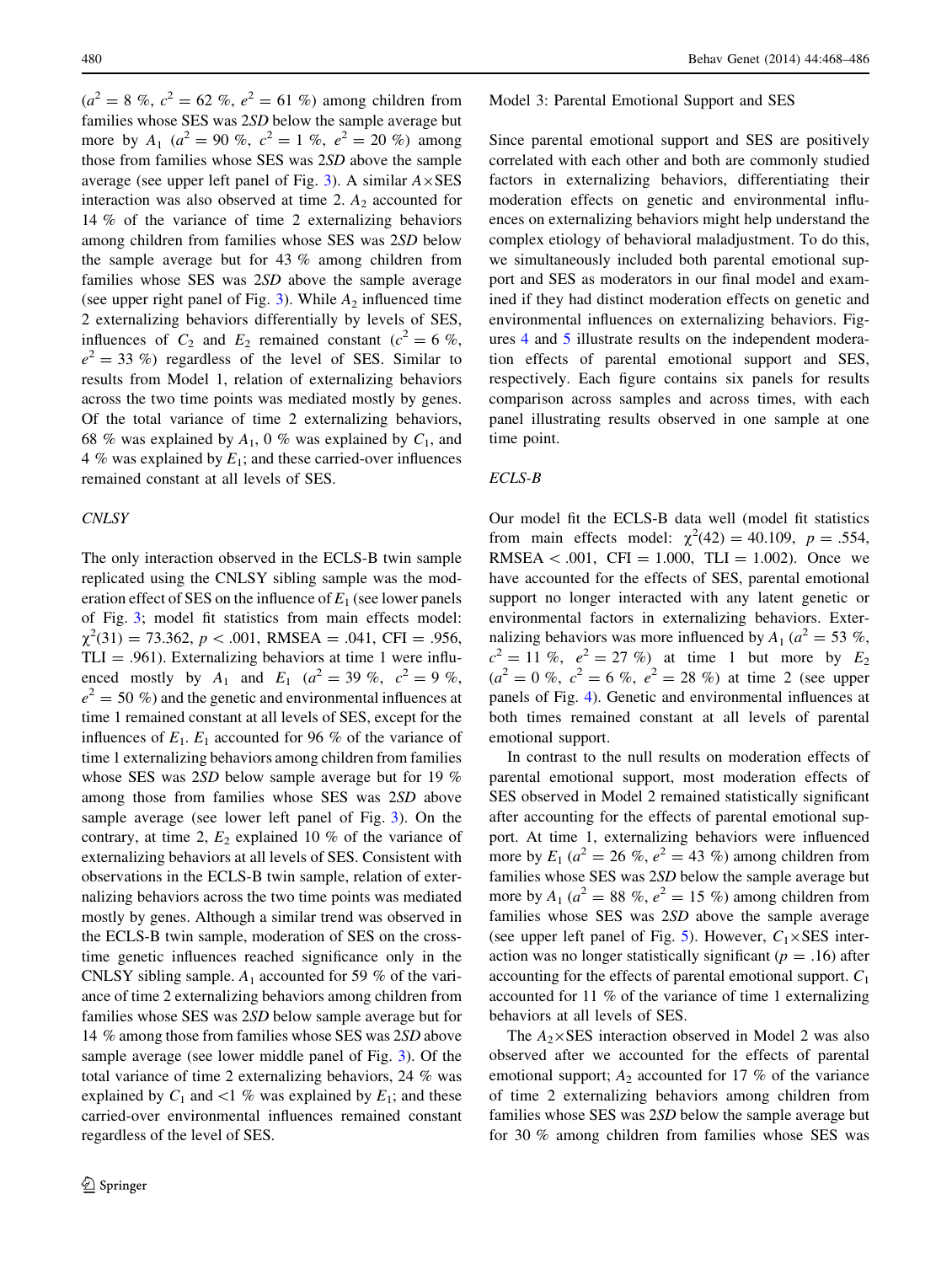

<span id="page-13-0"></span>

Fig. 4 Graphic representation of interactions with parental emotional support observed from Model 3 (i.e., moderation effects of parental emotional support above and beyond those of socioeconomic status). Upper panels illustrate results from the ECLS-B twin sample while lower panels illustrate results from the CNLSY sibling sample. Left panels illustrate genetic and environmental influences at time 1, middle panels illustrate genetic and environmental influences at time 1 on externalizing behaviors at time 2, and right panels illustrate genetic and environmental influences that were unique to time 2. Red

lines represent genetic influences, green lines represent shared environmental influences, and blue lines represent nonshared environmental influences. Solid lines indicate statistically significant  $G \times E$ interactions. \*p < .05. \*\*p < .01. Dashed lines indicate statistically insignificant ones. Results from the CNLSY main effects model all suggested no  $A_2$  and  $C_2$  effects on externalizing behaviors; therefore we dropped paths  $b_{a2}$  and  $b_{c2}$  in all the CNLSY interactions models to facilitate model convergence (Color figure online)

2SD above the sample average (see upper right panel of Fig. [5](#page-14-0)). After accounting for the effects of parental emotional support, influences of environmental factors unique to time 2 on externalizing behaviors remained constant  $(c^2 = 6\%$ ,  $e^2 = 28\%$ ) at all levels of SES. When examining moderation effects of parental emotional support and SES simultaneously, similar to results from models 1 and 2, relation of externalizing behaviors across the two time points was mediated mostly by genes. Of the total variance of time 2 externalizing behaviors, 61 % was explained by  $A_1$ , 1 % was explained by  $C_1$ , and 1 % was explained by  $E_1$ ; and these carried-over influences remained constant regardless of the amount of parental emotional support a child received or the level of SES.

# **CNLSY**

The only interaction observed in the ECLS-B twin sample that replicated using the CNLSY sibling sample was the moderation effect of SES on the influences of  $E_1$  (model fit

statistics from main effect model:  $\chi^2(53) = 176.946$ ,  $p \le 0.001$ , RMSEA = .054, CFI = .902, TLI = .900). The moderation effect of parental emotional support on the influences of  $E_1$  and that of SES on the cross-time genetic influences observed in Models 1 and 2, respectively, no longer reached statistical significance when we examined the two moderators simultaneously. Externalizing behaviors at time 1 were influenced mostly by  $E_1$  ( $a^2 = 18$  %,  $c^2 = 16$  %,  $e^2 = 54$  %) and these genetic and environmental influences at time 1 remained constant at all levels of parental emotional support (see lower left panel of Fig. 4) and at all levels of SES, except for the influences of  $E_1$  (see lower left panel of Fig. [5\)](#page-14-0).  $E_1$  accounted for 85 % of the variance of time 1 externalizing behaviors among children from families whose SES was 2SD below sample average but for 31 % among those from families whose SES was 2SD above sample average. Comparing results across Models 1 through 3, after accounting for the effects of SES, influences of  $E_1$  on externalizing behaviors remained constant ( $e^2 = 54$  %) at all levels of parental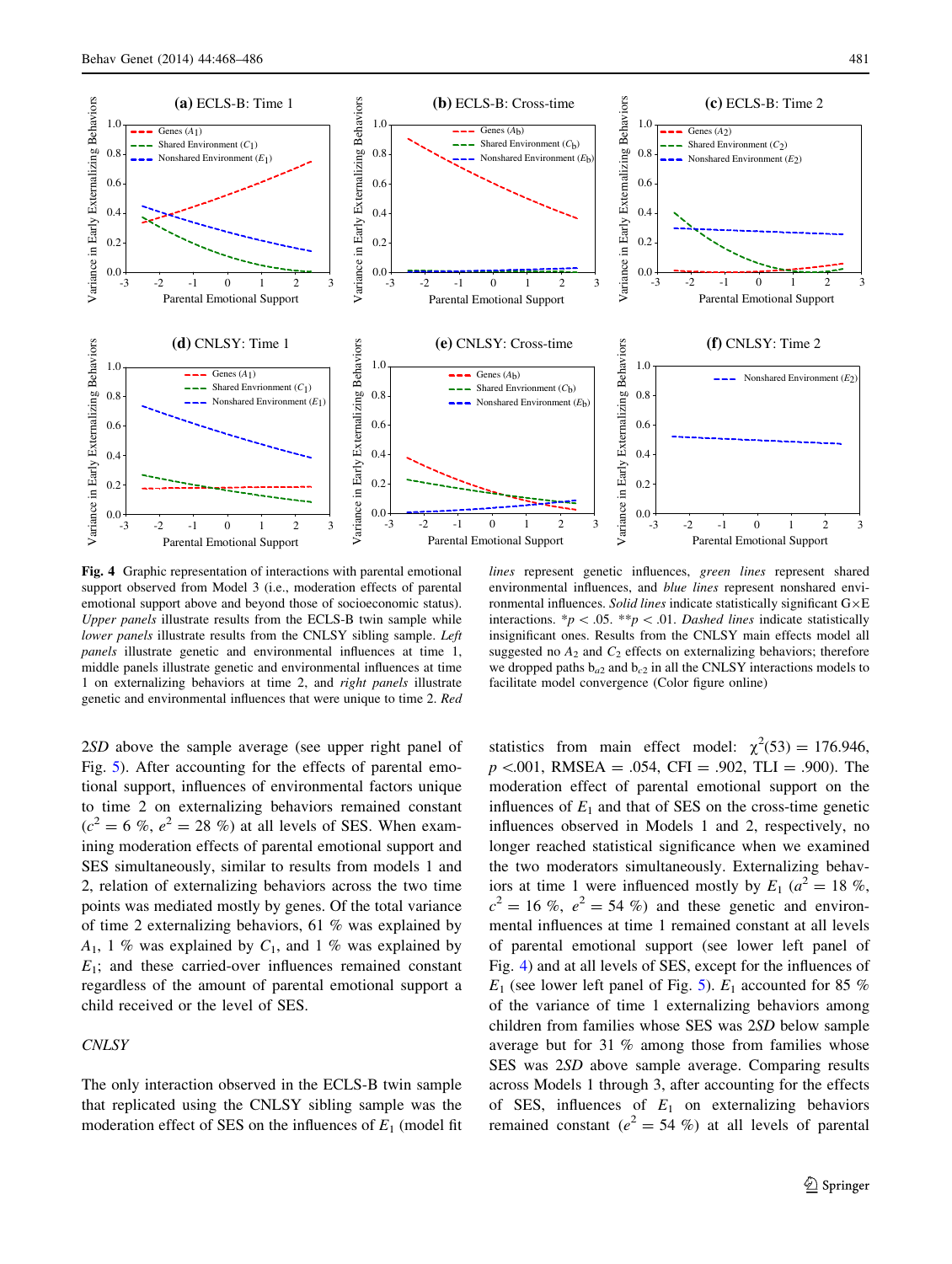<span id="page-14-0"></span>

Fig. 5 Graphic representation of interactions with socioeconomic status observed from Model 3 (i.e., moderation effects of socioeconomic status above and beyond those of parental emotional support). Upper panels illustrate results from the ECLS-B twin sample while lower panels illustrate results from the CNLSY sibling sample. Left panels illustrate genetic and environmental influences at time 1, middle panels illustrate genetic and environmental influences at time 1 on externalizing behaviors at time 2, and right panels illustrate genetic and environmental influences that were unique to time 2. Red

environmental influences, and blue lines represent nonshared environmental influences. Solid lines indicate statistically significant  $G \times E$ interactions. \*p < .05. \*\*p < .01. Dashed lines indicate statistically insignificant ones. Results from the CNLSY main effects model all suggested no  $A_2$  and  $C_2$  effects on externalizing behaviors; therefore we dropped paths  $b_{a2}$  and  $b_{c2}$  in all the CNLSY interactions models to facilitate model convergence (Color figure online)

emotional support; moderation effect of parental emotional support on the influences of  $E_1$  observed in Model 1 seems to be driven by SES.

At time 2,  $E_2$  explained 50 % of the variance of externalizing behaviors at all levels of parental emotional support and at all levels of SES. Consistent with findings from the ECLS-B twin sample, relation of externalizing behaviors across the two time points was mediated more by factors that contribute to greater sibling similarity. Of the total variance of time 2 externalizing behaviors, 15 % was explained by  $A_1$ , 14 % was explained by  $C_1$ , and 4 % was explained by  $E_1$ ; and these carried-over influences remained constant regardless of the amount of parental emotional support a child received or the level of SES.

# Discussion

To better understand the complex etiology of externalizing behaviors, researchers have increasingly turned their attention towards  $G \times E$  interactions. Given the important role of parents in socializing young children and the importance of SES in various aspects of child development, indices of both parenting and social class have been viewed as promising candidate moderators of genetic influences on externalizing behaviors. While there have been a number of reports on  $G \times \text{parenting}$  and  $G \times \text{SES}$  interactions in the literature, the directions of these interactions have been inconsistent. It is possible that inconsistencies across studies derive from substantively meaningful differences in individuals and variables measured in the different studies. However, it is also possible that inconsistencies derive from haphazard, less systematic, reasons. Close replications are essential to distinguish between these possibilities.

The current study tested for  $G \times E$  interactions involving both parental emotional support and SES. We made use of data from two population-based samples: the ECLS-B and the CNLSY. Findings on  $G \times E$  interactions were inconsistent across the two samples. When examining the moderation effects of parental emotional support and SES one at a time, results from the ECLS-B twin sample indicated that genes explained more variance of externalizing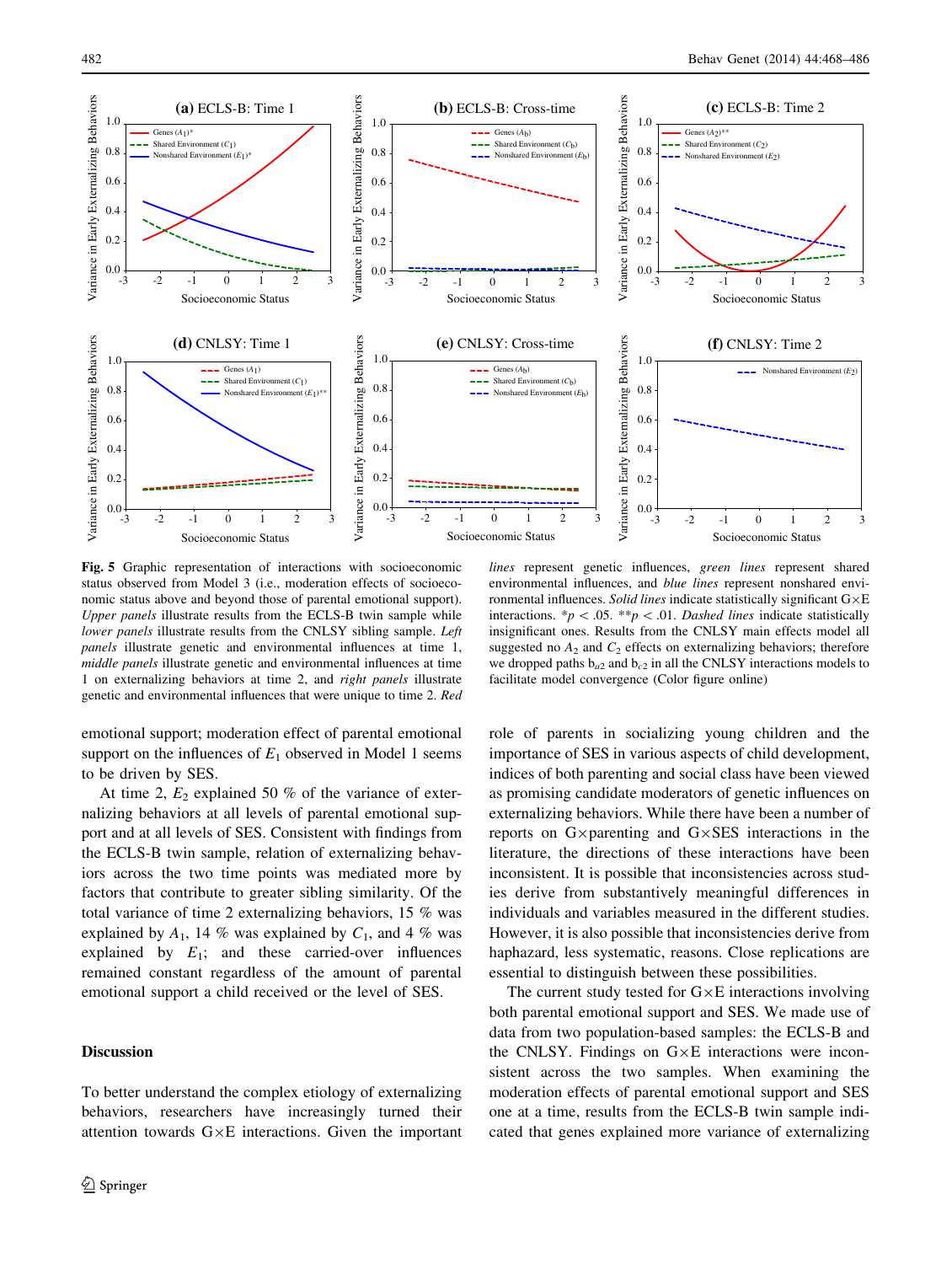behaviors at lower levels of parental emotional support and at higher levels of SES. In contrast, results from the CNLSY sibling sample indicated no evidence for  $G \times$  parental emotional support interactions and decreasing cross-time genetic influences with increasing levels of SES when examining effects of our two moderators separately. When examining moderation effects of parental emotional support and SES simultaneously, there was no indication for  $G \times$  parental emotional support interactions for either sample and only the  $G \times SES$  interactions observed in the ECLS-B twin sample remained evident. The only interaction consistently observed across models and samples was the moderation effect of SES on the influences of nonshared environments at time 1; nonshared environments at time 1 were more influential in the development of externalizing behaviors at lower levels of SES. Although nonshared environments in our model include measurement error, if we were to interpret this consistently observed result, it implies that externalizing behaviors are more attributable to environmental factors unique to a given child among children from families of lower SES. Further investigation will be needed to support and better understand this  $SES \times E$  interaction.

A number of factors may have contributed to the inconsistency of findings obtained. The first concerns differences in the measurement of parental emotional support in ECLS-B and CNLSY. Parental emotional support was measured using videotaped observational data from a semistructured task in ECLS-B, whereas it was measured using interviewers' general observation and parents' self-report during home visits in CNLSY. Ratings of behavior during a semi-structured task may not be completely comparable to those observed passively during a home visit. In ECLS-B, observational data from a semi-structured task provide a limited scope of parent–child interactions in natural settings. In CNLSY, interviewers' presence and interactions with parents might have biased their ratings of the parents' behaviors during the home visits and parents' self-report on their levels of emotional support might have been biased by factors such as social desirability.

A second factor concerns differences in sample composition. The ECLS-B twin sample was drawn from a national representative sample of U.S. young children born in the year 2000; while the CNLSY sibling sample was drawn from a pool of children of a national representative sample of U.S. women born in the years 1957–1964, who were 14–22 years old when they were first interviewed in the year 1979. Thus, the CNLSY sibling sample is not necessarily representative of the U.S. young children population to the same extent as the ECLS-B twin sample. Using a sibling design involving different birth cohorts may have also obscured the replication of  $G \times E$  interactions across the two samples. Siblings in CNLSY reached

the same age in different years, and data were collected on these siblings over a course of 24 years from 1986 to 2010. Data collected in different years may not be comparable and hence may affect the validity of results obtained in CNLSY. For example, siblings from different birth cohorts may experience different upbringing either simply due to the passage of time (i.e., similar exposures but experienced at different times) or to inevitable and normal changes in environment with time. Additionally, total family income reported when a child was 4 or 5 years old might not be comparable across survey years due not only to inflation, but also to differences in the experience of social class across historical time. We attempted to eliminate issues associated with inflation by adjusting the reported amount of total family income to 2008 dollars. However, we were not able to correct for more qualitative differences in social class, for instance, that result from changes in social and educational policy over time. It is therefore possible that the inclusion of multiple birth cohorts in the CNLSY sibling sample has obscured some  $G \times E$  interactions that would have been otherwise observed.

Third, there were differences in social exposures between kinship groups, particularly between the FS and HS pairs in the CNLSY sibling sample. For example, marital stability in the families of FS and HS pairs in the CNLSY sibling sample may differ substantially because, for HS pairs, they were born to their shared biological parent in the context of separate relationships; whereas for FS pairs, they shared the same pair of biological parents. Because of such fundamental difference between these sibling types, HS pairs were more likely than FS pairs to have been exposed to marital instability such as ending of relationship or divorce, infidelity, and undesired changes in family structure. Consistent with past literature on the inverse association between marital instability and SES (Cutright [1971](#page-17-0); Galligan and Bahr [1978](#page-17-0); Goode [1951](#page-17-0); Jalovaara [2003](#page-17-0); Tzeng and Mare [1995\)](#page-18-0), we observed that parental educational attainment and household income were also lower among HS pairs than FS pairs. These differences in social status between FS and HS pairs in the CNLSY sibling sample might have also obscured some  $G \times E$  interactions that would have been otherwise observed.

To a lesser extent, differences in parental educational attainment and household income were also observed between MZ and DZ twins in the ECLS-B twin sample. The use of fertility treatments such as in vitro fertilization is generally more prevalent among parents with higher educational attainment and household income due to its cost, which may explain the slightly higher educational attainment and household income among DZ than MZ twins. Additionally, when comparing these group differences in social status across our two analytic samples, these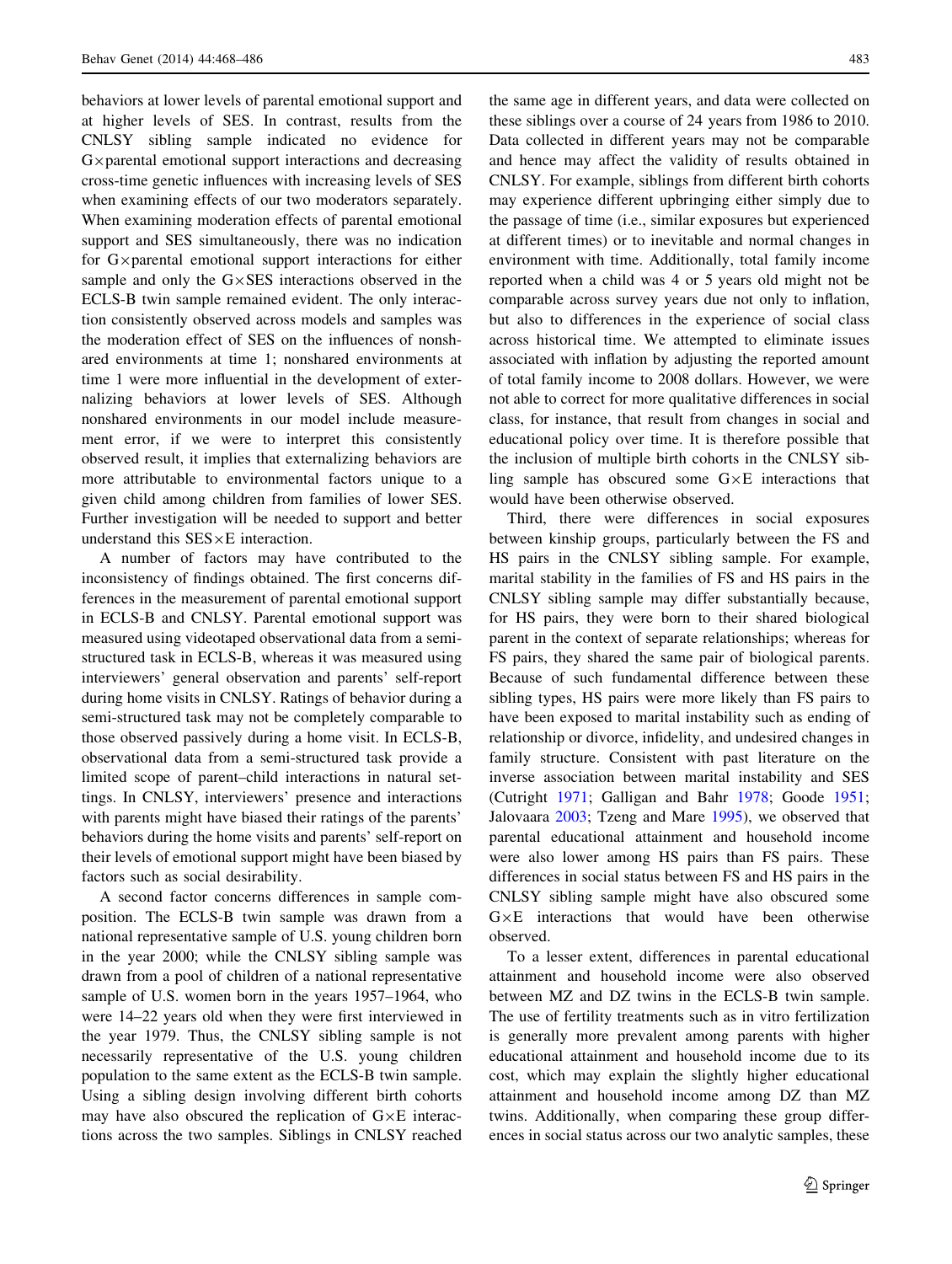indices were higher for the group with greater genetic relatedness (i.e., FS pairs) in the CNLSY sibling sample but the group with lower genetic relatedness (i.e., DZ pairs) in the ECLS-B twin sample. This reversed association between SES and genetic relatedness across the ECLS-B twin sample and the CNLSY sibling sample may have contributed to the inconsistent findings on  $G \times E$  interactions across samples in the current study.

Finally, confounds associated with racial/ethnic composition may have obscured our results. For instance, in the CNLSY sibling sample, FS pairs were approximately 65 % Caucasian but HS pairs were approximately 34 % Caucasian. In the ECLS-B twin sample, proportions were more comparable across MZ and DZ twins: 57 and 64 % Caucasian, respectively. Thus, sibling comparisons in the CNLSY sibling sample inadvertently act as racial/ethnic comparisons. Moreover, racial/ethnic minority status in the United States is strongly correlated with environmental disadvantages. This adds to the concern mentioned earlier that differences in social status between FS and HS pairs in the CNLSY sibling sample might have also obscured some  $G \times E$  interactions that would have been otherwise observed. It also means that the  $G \times SES$  findings obtained in the ECLS-B twin sample may reflect, in full or in part, differences in heritability across racial/ethnic groups.

If we were to interpret our ECLS-B results, it appears that environmental moderators that are positively correlated in the population and that are both commonly interpreted as ''good'' environments may moderate genetic influences differently. Specifically,  $G \times$ parental emotional support interaction observed in the ECLS-B twin sample is consistent with the pattern predicted by the diathesis-stress hypothesis. That is, genes had a less influence on a child's level of externalizing behaviors at higher levels of parental emotional support. This is consistent with the view that parental emotional support facilitates at-risk children's development of self-control (Belsky and Beaver [2011](#page-17-0); Bradley and Corwyn [2008;](#page-17-0) Eisenberg et al. [2005;](#page-17-0) Patterson et al. [1990](#page-18-0)) and hence their inhibition of externalizing behaviors. Despite the strong positive correlation between parental emotional support and SES, the direction of the  $G \times SES$  interaction observed was the opposite of that of  $G \times$  parental emotional support interaction. The pattern of  $G \times SES$  interaction observed in the ECLS-B twin sample is consistent with the pattern predicted by the social push hypothesis. That is, genes had greater influences on a child's level of externalizing behaviors at higher levels of SES. This is consistent with the view that externalizing behaviors are explained more by genes among children raised by parents with more resources and fewer life constraints because environmental risk is minimal in nurturing environments. Though parents with more socioeconomic resources tend to show more positive parenting such as

emotional support (Conger et al. [1992;](#page-17-0) Dodge et al. [1994\)](#page-17-0) and these two factors are both negatively correlated with externalizing behaviors (Barry et al. [2005;](#page-17-0) Keiley et al. [2000](#page-18-0); McLoyd and Smith [2002;](#page-18-0) Murray et al. [2010](#page-18-0); Stormshak et al. [2000\)](#page-18-0), results from the ECLS-B twin sample indicate that parental emotional support and SES moderate genetic contributions to externalizing behaviors in different ways. Different patterns of moderation effects by positively correlated moderators could therefore be a promising factor to consider in future investigation of  $G \times E$ interactions.

Our study demonstrated that research on  $G \times E$  interactions in externalizing behaviors is indeed complicated. We modeled interactions using sophisticated quantitative methods; we controlled for the effects of gene-environment correlations, child genetic and non-genetic influences on parental emotional support, and we employed a longitudinal approach that controlled for previous levels of externalizing behaviors. Yet, despite these strengths, we found inconsistent results across samples. Thus, patterns of  $G \times E$ interactions on externalizing development vary remarkably across studies, even when strong methods are applied.

# Conclusion

Our study demonstrated that  $G \times E$  interaction research on externalizing behaviors is still in its early stage and existing findings, including ours, should be considered tenuous until a more consistent set of results can be obtained across samples. This is a good example of the inconsistency in the current  $G \times E$  interaction literature on externalizing behaviors. We are among the first few to examine covarying social moderators simultaneously and to use two population-based samples in studying  $G \times E$  interaction effects on externalizing behaviors. Our results raise the possibility that strongly and positively correlated contextual factors may modulate genetic influences on externalizing behaviors differently, and that  $G \times E$  interactions may differ across studies. Future quantitative behavior genetics research on externalizing behaviors should examine the impact of covarying social moderators on the patterns of  $G \times E$  interactions observed and conduct replication studies to better understand how findings may vary by subtleties in the environment and construct indices. Even non-replications can be informative to researchers in refining our understanding of  $G \times E$  interaction effects on externalizing behaviors.

Acknowledgments Preparation of this article is supported by National Institutes of Health grant R21 HD069772 to Elliot M. Tucker-Drob. The Population Research Center is supported by National institutes of Health Center Grant R24 HD042849. The ECLS-B data file is provided by the U.S. Department of Education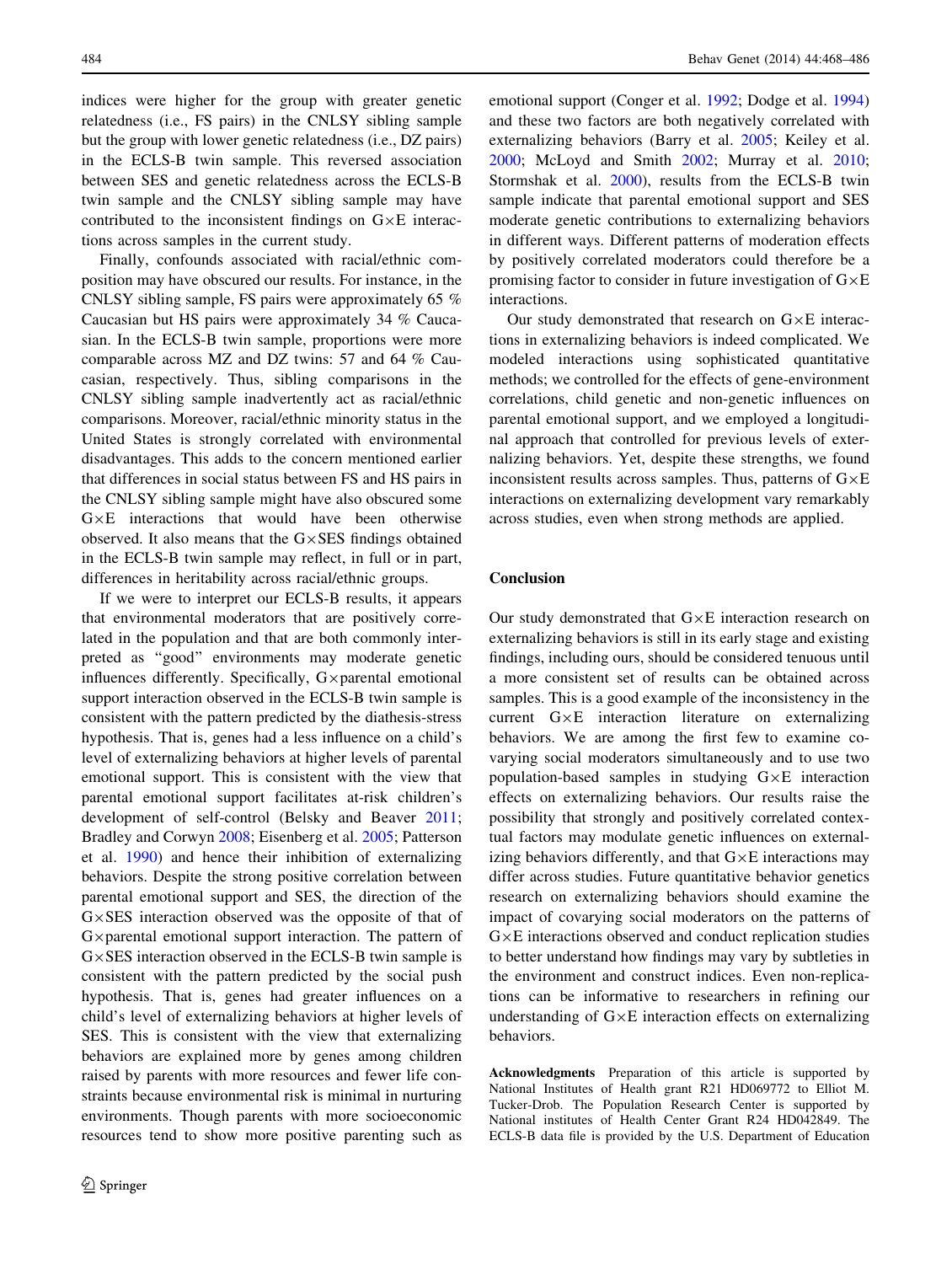<span id="page-17-0"></span>National Center for Education Statistics while the CNLSY public-use date file is provided by the U.S. Department of Labor Bureau of Labor Statistics. The NLSY kinship links were provided by Dr. Joe Rodgers, Department of Psychology, University of Oklahoma. The creation of the links occurred through the support of Research Grants from NIH/ NICHD on which Dr. Rodgers was PI. Others who wish to use the NLSY kinship links can obtain copies of these kinship links by writing to Dr. Rodgers at jrodgers@ou.edu. The NLSY kinship links are also available in an R package at [https://r-forge.r-project.org/pro](https://r-forge.r-project.org/projects/nlsylinks/) [jects/nlsylinks/.](https://r-forge.r-project.org/projects/nlsylinks/)

Conflict of Interest Amanda K. Cheung, Kathryn Paige Harden, and Elliot M. Tucker-Drob declare that they have no conflict of interest.

Human and Animal Rights and Informed Consent All procedures followed were in accordance with the ethical standards of the responsible committee on human experimentation (institutional and national) and with the Helsinki Declaration of 1975, as revised in 2000 (5). Informed consent was obtained from all patients for being included in the study.

# References

- Achenbach T (2012) Achenbach system of empirically based assessment. [http://aseba.org/.](http://aseba.org/) Accessed 14 Mar 2013
- Arnold DH (1997) Co-occurrence of externalizing behavior problems and emergent academic difficulties in young high-risk boys: a preliminary evaluation of patterns and mechanisms. J Appl Dev Psychol 18(3):317–330
- Bakermans-Kranenburg MJ, van Ijzendoorn MH (2006) Gene-environment interaction of the dopamine D4 receptor (DRD4) and observed maternal insensitivity predicting externalizing behavior in preschoolers. Dev Psychol 48(5):406–409
- Bakermans-Kranenburg MJ, Van IJzendoorn MH, Pijlman FTA, Mesman J, Juffer F (2008) Experimental evidence for differential susceptibility: dopamine D4 receptor polymorphism (DRD4 VNTR) moderates intervention effects on toddlers' externalizing behavior in a randomized controlled trial. Dev Psychol 44(1):293–300
- Barry TD, Dunlap ST, Cotton SJ, Lochman JE, Wells KC (2005) The influence of maternal stress and distress on disruptive behavior problems in boys. J Am Acad Child Psychiatry 44(3):265–273
- Beasley W, Rodgers J, Bard D, Hunter M, Meredith K (2013) Utilities and kinship information for behavior genetics and developmental research using the NLSY. [https://r-forge.r-project.org/projects/](https://r-forge.r-project.org/projects/nlsylinks/) [nlsylinks/](https://r-forge.r-project.org/projects/nlsylinks/). Accessed 20 Feb 2014
- Belsky J (2009) Beyond diathesis stress: differential susceptibility to environmental influences. Psychol Bull 135(6):885–908
- Belsky J, Beaver KM (2011) Cumulative-genetic plasticity, parenting and adolescent self-regulation. J Child Psychol Psychiatry 52(5):619–626
- Bradley RH, Corwyn RF (2008) Infant temperament, parenting, and externalizing behavior in first grade: a test of the differential susceptibility hypothesis. J Child Psychol Psychiatry 49(2):124–131
- Bradley RH, Mundfrom DJ, Whiteside L, Casey PH, Barrett K (1994) A factor analytic study of the infant-toddler and early childhood versions of the HOME Inventory administered to White, Black, and Hispanic American parents of children born preterm. Child Dev 65(3):880–888
- Bradley RH, Corwyn RF, Whiteside-Mansell L (1996) Life at home: same time, different places—an examination of the HOME Inventory in different cultures. Early Dev Parent 5(4):251–269
- Brody GH, Beach SRH, Philibert RA, Chen Y, Lei M, Murry VM, Brown AC (2009) Parenting moderates a genetic vulnerability factor in longitudinal increases in youths' substance use. J Consult Clin Psychiatry 77(1):1–11
- Button TMM, Lau JYF, Maughan B, Eley T (2008) Parental punitive discipline, negative life events and gene-environment interplay in the development of externalizing behavior. Psychol Med 38(1):29–39
- Campbell SB, Shaw DS, Gilliom M (2000) Early externalizing behavior problems: toddlers and preschoolers at risk for later maladjustment. Dev Psychopathol 12(3):467–488
- Center for Human Resource Research (2009) NLSY79 Child and Young Adult Data Users Guide. The Ohio State University, CHRR NLS User Services, Columbus
- Cohen MA (1998) The monetary value of saving a high-risk youth. J Quant Criminol 14(1):5–33
- Conger RD, Conger KJ, Elder GH, Lorenz FO, Simons RL, Whitbeck LB (1992) A family process model of economic hardship and adjustment of early adolescent boys. Child Dev 63(3):526–541
- Cutright P (1971) Income and family events: marital stability. J Marriage Fam 33(2):291–306
- Denham SA, Workman E, Cole PM, Weissbrod C, Kendziora KT, Zahn-Waxler C (2000) Prediction of externalizing behavior problems from early to middle childhood: the role of parental socialization and emotion expression. Dev Psychopathol 12(1):23–45
- DiLalla LF, Elam KK, Smolen A (2009) Genetic and geneenvironment interaction effects on preschoolers' social behaviors. Dev Psychobiol 51(6):451–464
- Dodge KA, Pettit GS, Bates JE (1994) Socialization mediators of the relation between socioeconomic status and child conduct problems. Child Dev 65(2):649–665
- Edwards MD (2009) Identifying at risk young children: a comparison of the preschool and kindergarten behavior scales, the behavior assessment system for children. Doctoral dissertation, Capella University
- Edwards AC, Dodge KA, Latendresse SJ, Lansford JE, Bates JE, Pettit GS, Budde JP, Goate AM, Dick DM (2010) MAOA uVNTR and early physical discipline interact to influence delinquent behavior. J Child Psychol Psychiatry 51(6):679–687
- Eisenberg N, Gershoff ET, Fabes RA, Shepard SA, Cumberland AJ, Losoya SH, Guthrie IK, Murphy BC (2001) Mothers' emotional expressivity and children's behavior problems and social competence: mediation through children's regulation. Dev Psychol 37(4):475–490
- Eisenberg N, Zhou Q, Spinrad TL, Valiente C, Fabes RA, Liew J (2005) Relations among positive parenting, children's effortful control, and externalizing problems: a three-wave longitudinal study. Child Dev 76(5):1055–1071
- Feinberg ME, Button TMM, Neiderhiser JM, Reiss D, Hetherington EM (2007) Parenting and adolescent antisocial behavior and depression: evidence of genotype x parenting environment interaction. Arch Gen Psychiatry 64(4):457–465
- Foley DL, Eaves LJ, Brandon W, Silberg JL, Maes HH, Kuhn J, Riley B (2004) Childhood adversity, monoamine oxidase A genotype, and risk for conduct disorder. Arch Gen Psychiatry 61(7):738–744
- Galligan RJ, Bahr SJ (1978) Economic well-being and marital stability: implications for income maintenance programs. J Marriage Fam 40(2):283–290
- Garside RB, Klimes-Dougan B (2002) Socialization of discrete negative emotions: gender differences and links with psychological distress. Sex Roles 47(3):115–128
- Goode WJ (1951) Economic factors and marital stability. Am Sociol Rev 16(6):802–812
- Jalovaara M (2003) The joint effects of marriage partners' socioeconomic positions on the risk of divorce. Demography 40(1):67–81